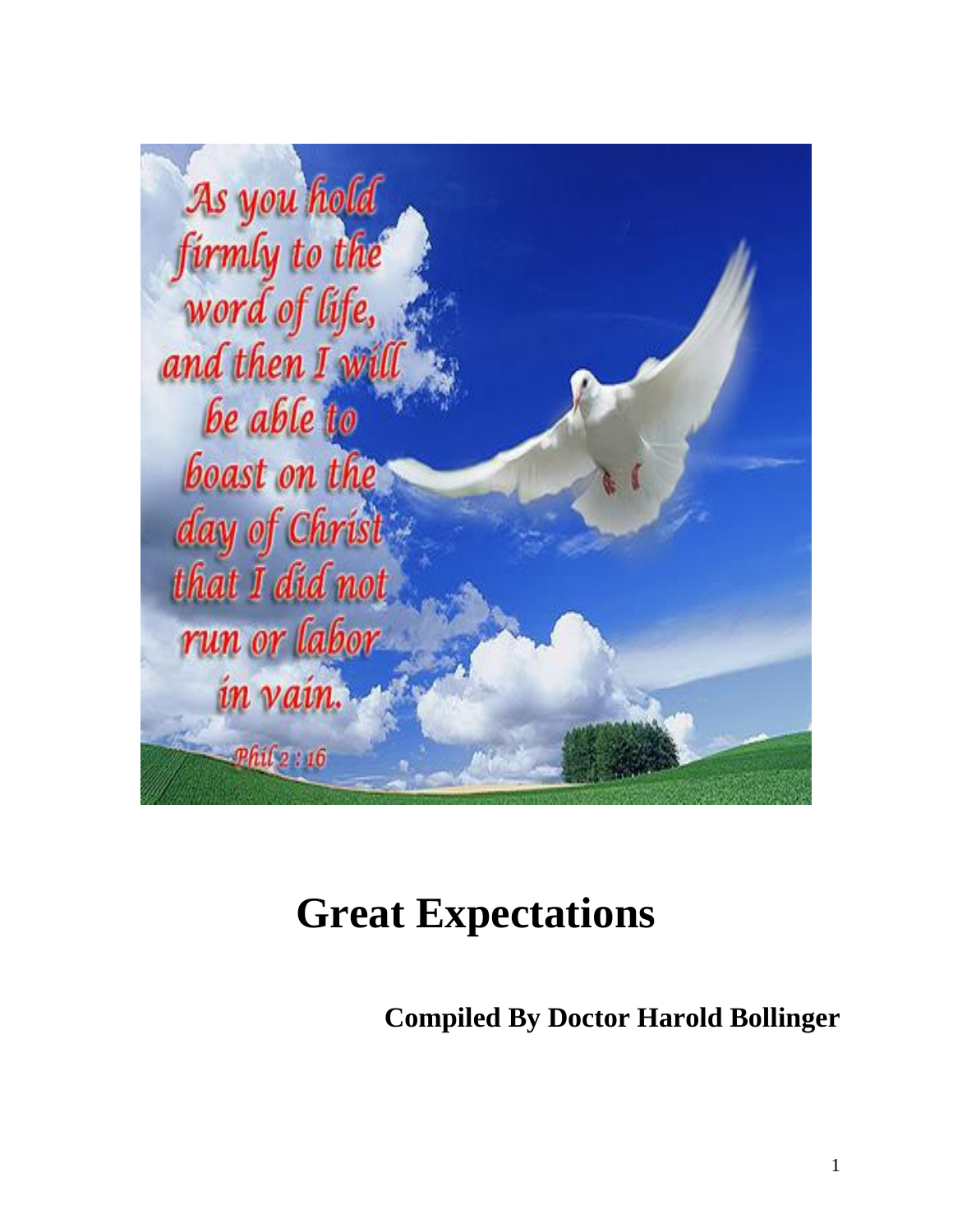# **Table of Contents**

| Forward           |                                                     | $\boldsymbol{3}$ |
|-------------------|-----------------------------------------------------|------------------|
| <b>Chapter 1</b>  | An expected end for service and love.               | 4                |
| <b>Chapter 2</b>  | A woman who expected to be healed.                  | 6                |
| <b>Chapter 3</b>  | <b>Expect to receive power and love.</b>            | 9                |
| <b>Chapter 4</b>  | <b>Expect all things to work together</b>           | 11               |
| <b>Chapter 5</b>  | <b>Expect the Lord to be with you.</b>              | 13               |
| <b>Chapter 6</b>  | <b>Expect God to do a good work in you.</b>         | 16               |
| <b>Chapter 7</b>  | <b>Expect to receive a mansion in heaven</b>        | 19               |
| <b>Chapter 8</b>  | <b>Expect the Lord to rejoice over you.</b>         | 21               |
| <b>Chapter 9</b>  | <b>Expect the Lord to strengthen you</b>            | 23               |
| <b>Chapter 10</b> | <b>Expect to think on things that please God 25</b> |                  |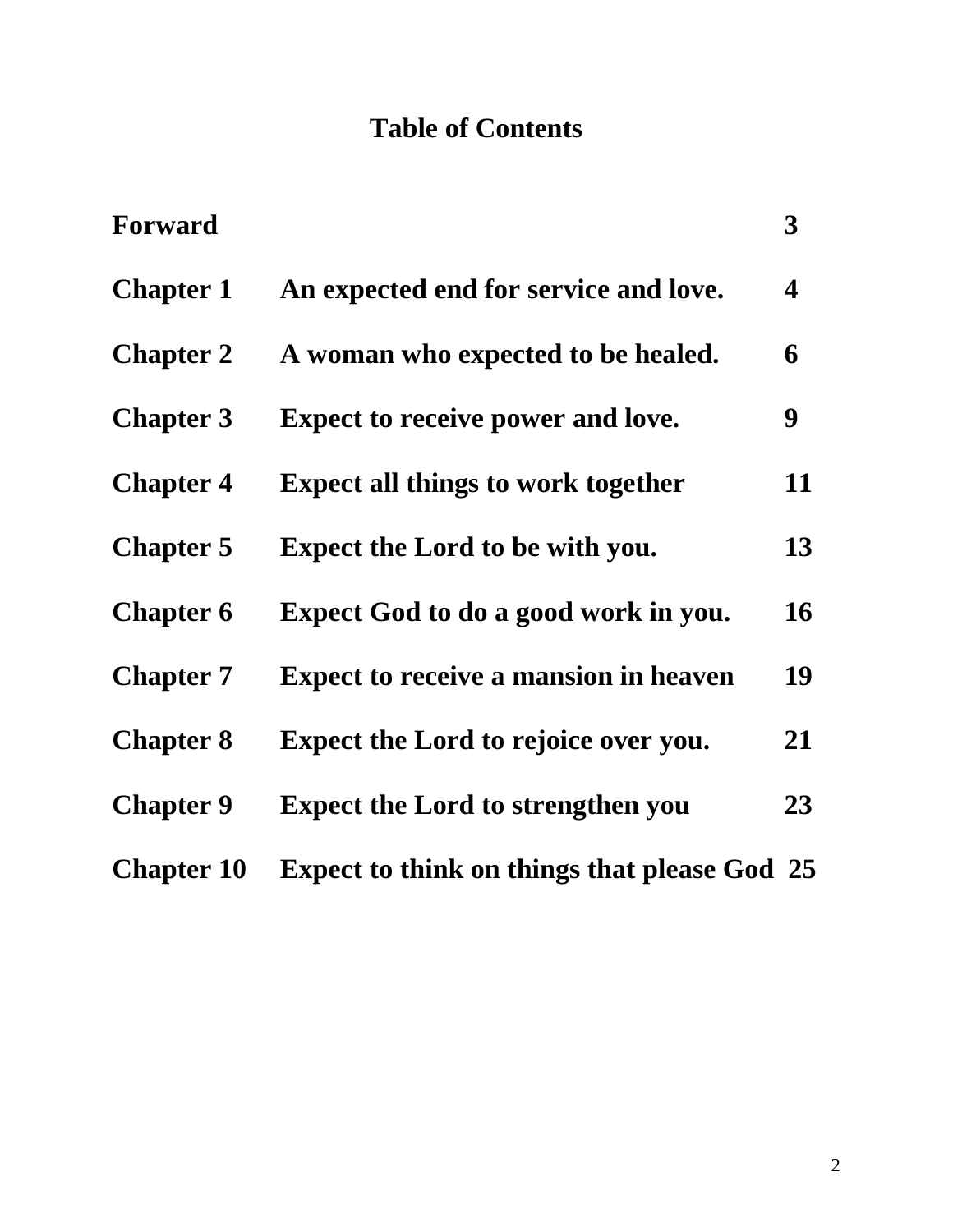### **Forward**

I was born to a pastor and his wife in a small community in the southwest during the 30's while the dust storms were still rolling across the plains.

When only seven days old, my father died leaving my young mother with a new baby and other children. In time my mother married a local farmer and we moved to our country home.

When the house had been built, it was lined up with the North Star in an effort to make it square with the world. In this four-room house, our family of seven grew and developed. No indoor plumbing or electricity was necessary.

Our expectations were based on the blessings of the Lord. We attended church, and prayed together. We grew and learned to work.

While still in my teens, I married a local girl, and we headed for Bible College, as the calling and desire to be a preacher was ever upon me.

Today, after more than 60 years of ministry, my hope is still in the Lord.

My expectations are great. The opportunity to attend school was given to me many times, and I learned and grew.

Today, I write for a Bible College in preparing text and lessons. After hundreds of hours of studying the word of God, my longed-for expectations are being fulfilled.

Look into the Word of God. Join me in receiving your great expectations.

Dr. Harold Bollinger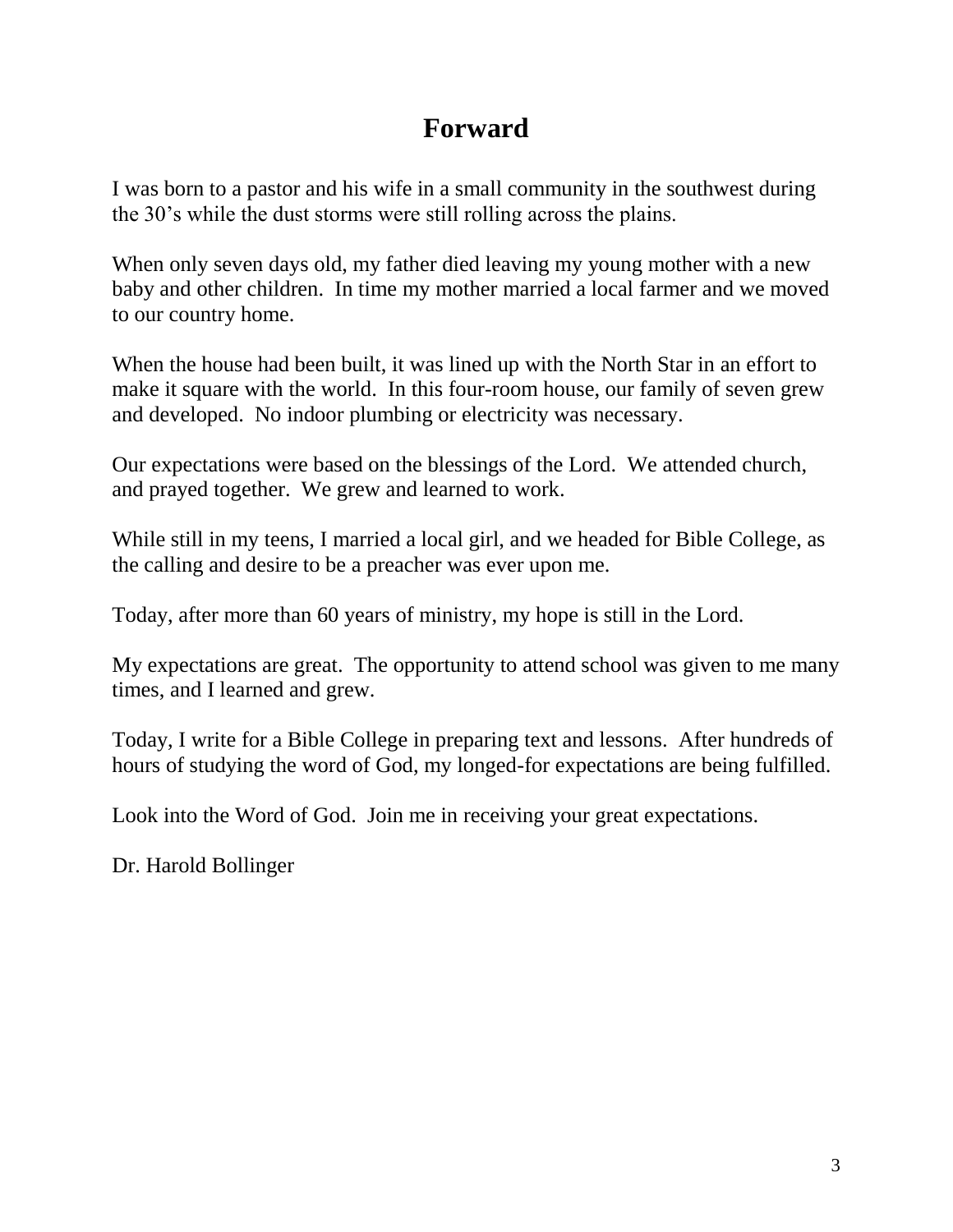### **An expected end for your service and love**

#### Jeremiah 29:11

 For I know the thoughts that I think toward you, saith the Lord, thoughts of peace, and not of evil, to give you an expected end.

A leader who stirs us to move ahead encourages us all. We want one who believes we can do the task he has given and who will be with us all the way. God is that kind of leader. He knows the future, and his plans for us are good and full of hope. As long as God, who knows the future, provides our agenda and goes with us as we fulfill his mission, we can have boundless hope. This does not mean that we will be spared pain, suffering, or hardship, but that God will see us through to a glorious conclusion.

God did not forget his people, even though they were captive in Babylon. He planned to give them a new beginning with a new purpose—to turn them into new people. In times of deep trouble, it may appear as though God has forgotten you. But God may be preparing you, as he did the people of Judah, for a new beginning with him at the center.

According to God's wise plan, his people were to have hope and a future; consequently they could call upon him in confidence. Although the exiles were in a difficult place and time, they should not despair because they had God's presence, the privilege of prayer, and God's grace. God can be sought and found when we seek him wholeheartedly.

God is a loving and a peaceful God, He would never wish that bad things would happen to us. God wants to give us the desires of our hearts if we would only seek Him first.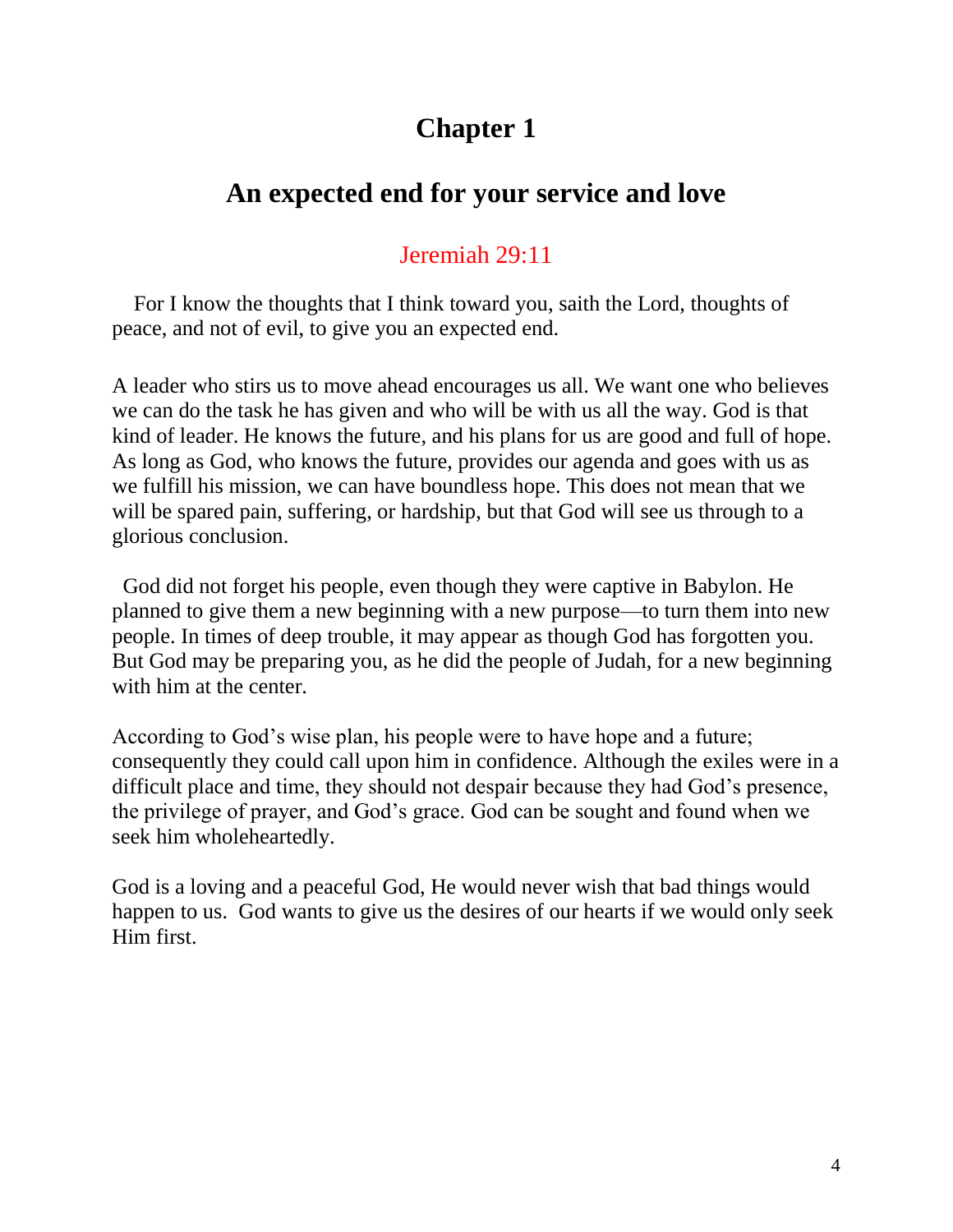#### **Expect Your Path to be Directed by the Lord**

#### Proverbs 3:5-6

 Trust in the Lord with all thine heart; and lean not unto thine own understanding. [6] In all thy ways acknowledge him, and he shall direct thy paths.

Leaning has the sense of putting your whole weight on something, resting on and trusting in that person or thing. When we have an important decision to make, we sometimes feel that we can't trust anyone—not even God. But God knows what is best for us. He is a better judge of what we want than even we are! We must trust him completely in every choice we make. We should not omit careful thinking or belittle our God-given ability to reason; but we should not trust our own ideas to the exclusion of all others. We must not be wise in our own eyes. We should always be willing to listen to and be corrected by God's Word and wise counselors. Bring your decisions to God in prayer; use the Bible as your guide; and then follow God's leading. He will make your paths straight by both guiding and protecting you.

To receive God's guidance, said Solomon, we must acknowledge God in all our ways. This means turning every area of life over to him. About a thousand years later, Jesus emphasized this same truth (Matthew 6:33). Look at your values and priorities. What is important to you? In what areas have you not acknowledged him? What is his advice? In many areas of your life you may already acknowledge God, but it is in the areas where you attempt to restrict or ignore his influence that will cause you grief. Make him a vital part of everything you do; then he will guide you because you will be working to accomplish his purposes.

Love and faithfulness are important character qualities. Both involve actions as well as attitudes. A loving person not only feels love; he or she also acts loyally and responsibly. A faithful person not only believes the truth; he or she also works for justice for others. Thoughts and words are not enough—our lives reveal whether we are truly loving and faithful. Do your actions measure up to your attitudes?

Giving to God first helps us conquer greed, helps us properly manage God's resources, and opens us up to receive God's special blessing.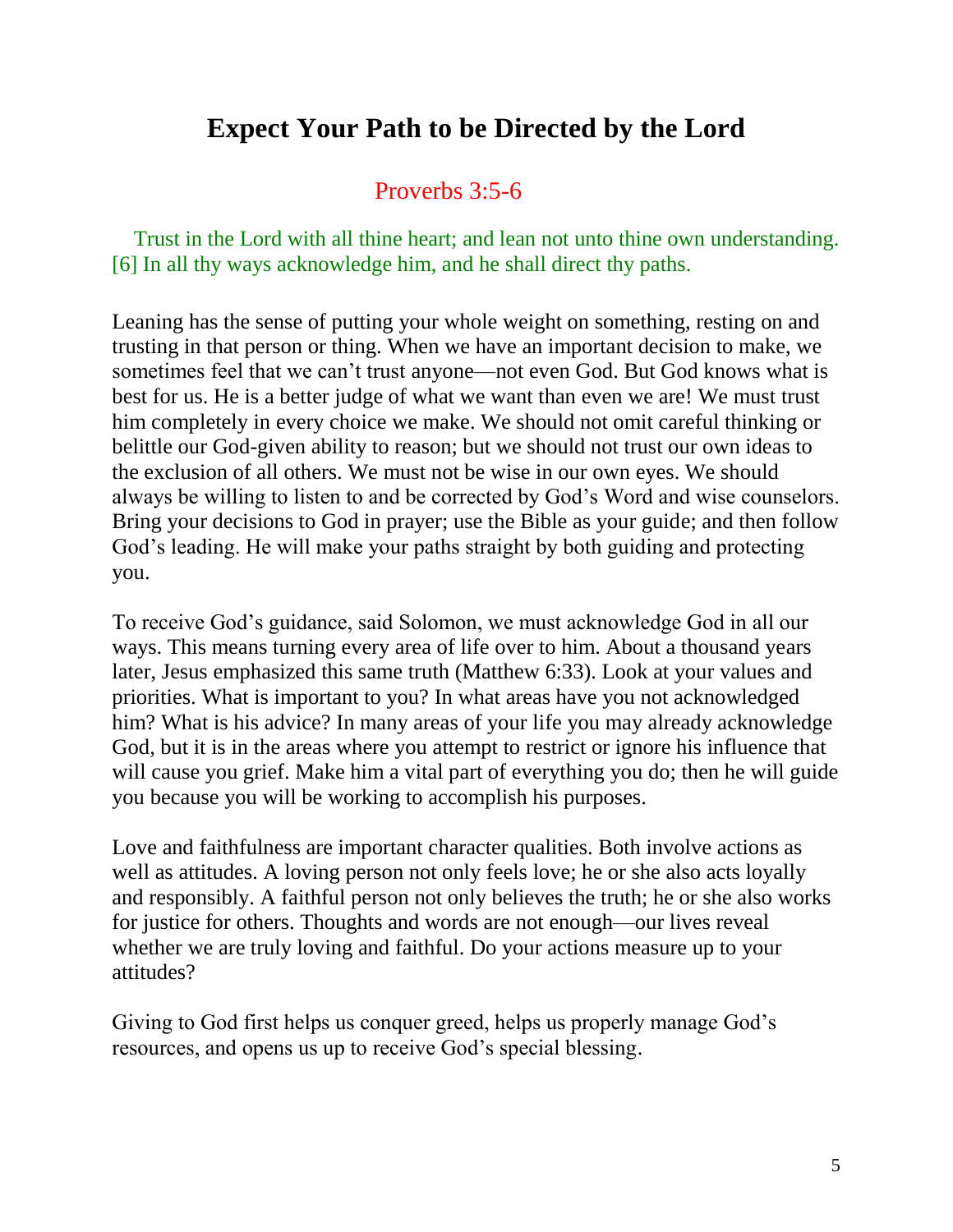#### **A Woman who expected to be healed**

#### **Luke 8:43-48**

 And a woman having an issue of blood twelve years, which had spent all her living upon physicians, neither could be healed of any, [44] Came behind him, and touched the border of his garment: and immediately her issue of blood stanched. [45] And Jesus said, Who touched me? When all denied, Peter and they that were with him said, Master, the multitude throng thee and press thee, and sayest thou, Who touched me? [46] And Jesus said, Somebody hath touched me: for I perceive that virtue is gone out of me. [47] And when the woman saw that she was not hid, she came trembling, and falling down before him, she declared unto him before all the people for what cause she had touched him and how she was healed immediately. [48] And he said unto her, Daughter, be of good comfort: thy faith hath made thee whole; go in peace.

Many people surrounded Jesus as he made his way toward Jairus's house. It was virtually impossible to get through the multitude, but one woman fought her way desperately through the crowd in order to touch Jesus.

As soon as she did so, she was healed. What a difference there is between the crowds which are curious about Jesus and the few who reach out and touch him!

Today, many people are vaguely familiar with Jesus, but nothing in their lives is changed or bettered by this passing acquaintance. It is only faith that releases God's healing power. Are you just curious about God, or do you reach out to him in faith, knowing that his mercy will bring healing to your body, soul, and spirit?

It isn't that Jesus didn't know who had touched him; it's that he wanted the woman to step forward and identify herself and make a confession of faith.

Jesus wanted to teach her that his cloak did not contain magical properties, but that her faith in him had healed her.

He may also have wanted to teach the crowds a lesson.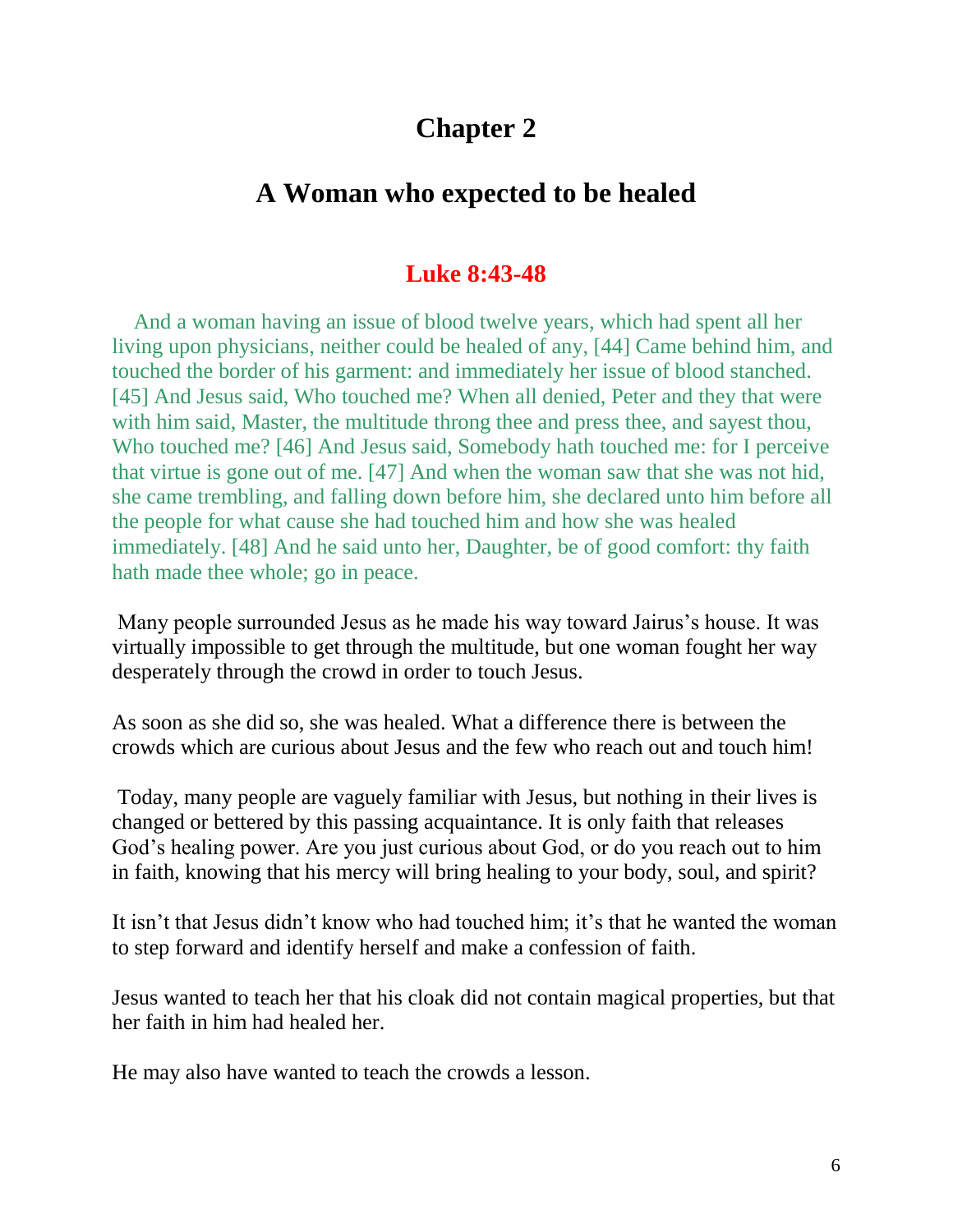According to Jewish law, a man who touched a menstruating woman became ceremonially unclean (Leviticus 15:19-28).

This was true whether her bleeding was normal or, as in this woman's case, the result of illness.

To protect themselves from such defilement, Jewish men carefully avoided touching, speaking to, or even looking at women in this condition..

By contrast, Jesus proclaimed to hundreds of people that this "unclean" woman had touched him—and then he healed her.

In Jesus' mind, this suffering woman was not to be overlooked. As God's creation, she deserved attention and respect.

The same Jesus is calling upon you to expect to receive from the Lord what ever you need might be.

If you are in need of healing, expect to receive healing and let that experience glorify Jesus.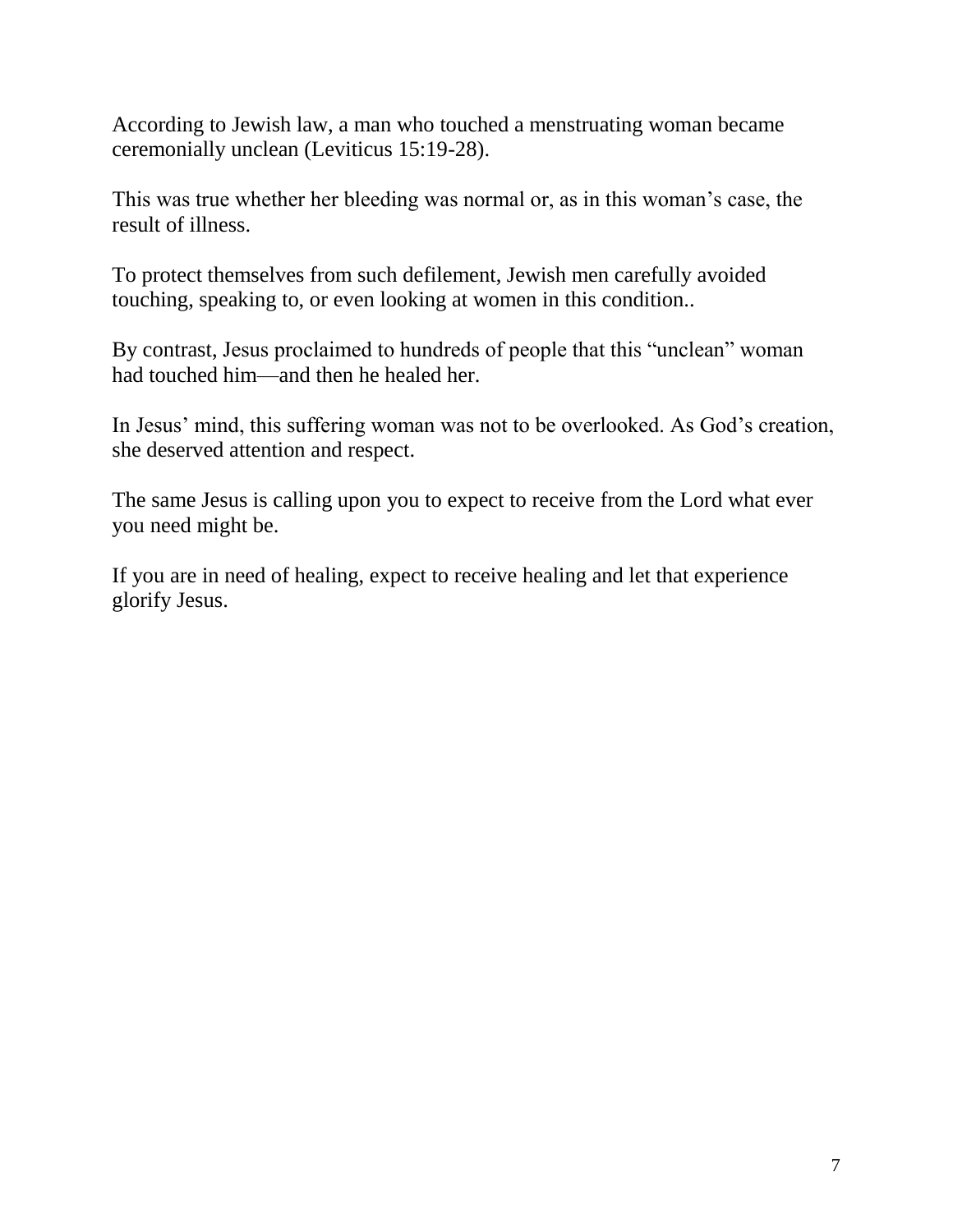### **Expect to Receive Strength from God**

### Philip. 4:13

I can do all things through Christ that strengtheneth me.

 In 1 Cor. 9:11-18, Paul wrote that he didn't accept gifts from the Corinthian church because he didn't want to be accused of preaching only to get money. But Paul maintained that it was a church's responsibility to support God's ministers (1 Cor. 9:14). He accepted the Philippians' gift because they gave it willingly and because he was in need.

Paul knew how to be content whether he had plenty or whether he was in need. The secret was drawing on Christ's power for strength. Do you have great needs, or are you discontented because you don't have what you want? Learn to rely on God's promises and Christ's power to help you be content. If you always want more, ask God to remove that desire and teach you contentment in every circumstance. He will supply all your needs, but in a way that he knows is best for you

Paul was content because he could see life from God's point of view. He focused on what he was supposed to *do,* not what he felt he should *have.* Paul had his priorities straight, and he was grateful for everything God had given him. Paul had detached himself from the nonessentials so that he could concentrate on the eternal. Often the desire for more or better possessions is really a longing to fill an empty place in a person's life. To what are you drawn when you feel empty inside? How can you find true contentment? The answer lies in your perspective, your priorities, and your source of power.

Can we really do everything? The power we receive in union with Christ is sufficient to do his will and to face the challenges that arise from our commitment to doing it. He does not grant us superhuman ability to accomplish anything we can imagine without regard to his interests. As we contend for the faith we will face troubles, pressures, and trials. As they come, ask Christ to strengthen you.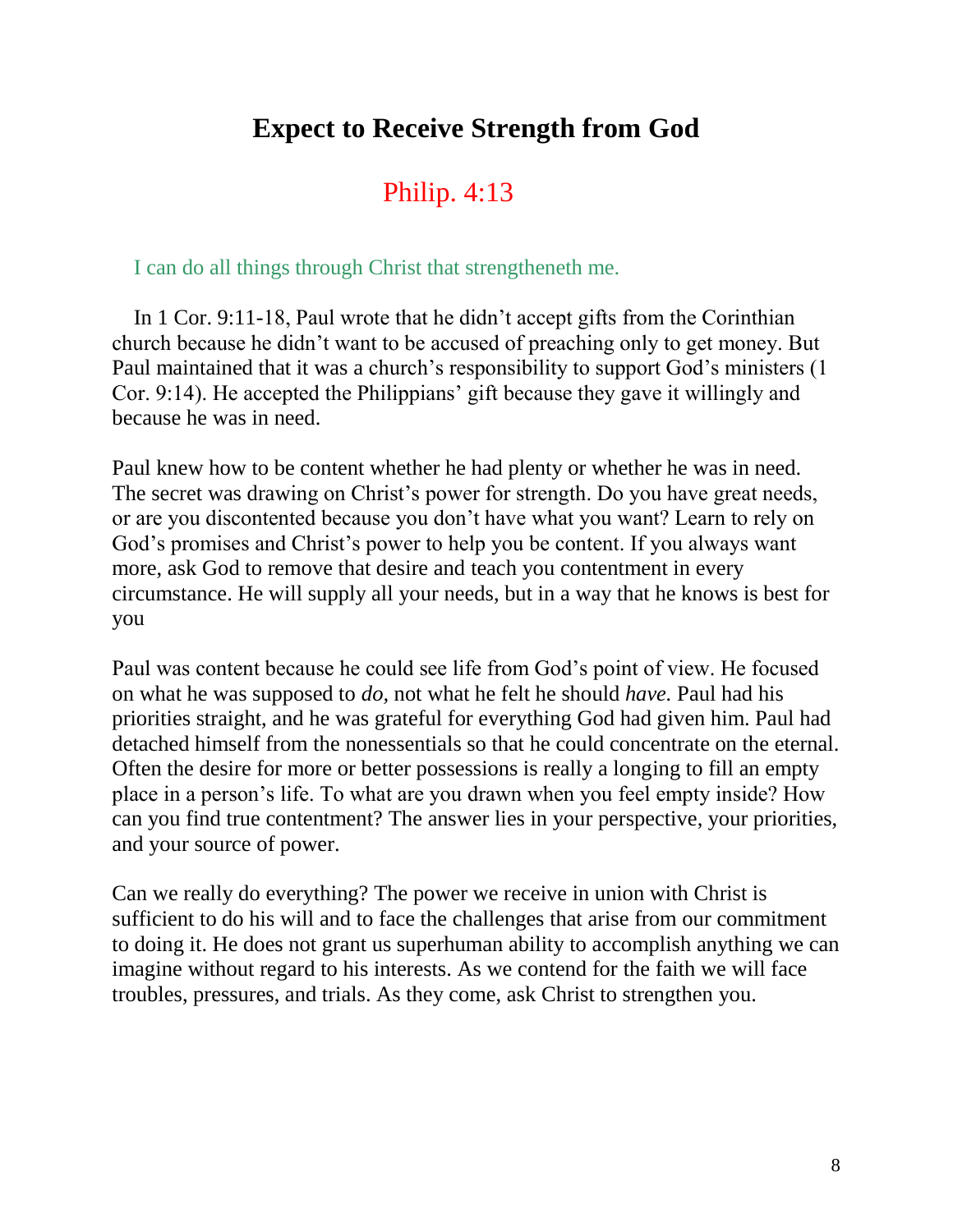### **Expect to Receive Power and Love and a Sound Mind**

### **2 Tim. 1:7**

 For God hath not given us the spirit of fear; but of power, and of love, and of a sound mind.

 Paul first visited Ephesus on his second missionary journey (Acts 18:19-21). Later, on his third missionary journey, he stayed there for almost three years (Acts 19-20).

Ephesus, along with Rome, Corinth, Antioch, and Alexandria, was one of the major cities in the Roman empire. It was a center for the commerce, politics, and religions of Asia Minor, and the location of the temple dedicated to the goddess Artemis (Diana).

The church at Ephesus may have been plagued by the same heresy that was threatening the church at Colosse—the teaching that to be acceptable to God, a person had to discover certain hidden knowledge and had to worship angels (Col. 2:8, 18).

Thinking that it would aid in their salvation, some Ephesians constructed mythical stories based on Old Testament history or genealogies. Their own interests rather than Christ's message motivated the false teachers.

 They embroiled the church in endless and irrelevant questions and controversies, taking precious time away from the study of the truth.

Today we could also enter into worthless and irrelevant discussions, but such disputes quickly crowd out the life-changing message of Christ. Stay away from religious speculation and pointless theological arguments. Such exercises may seem harmless at first, but they have a way of sidetracking us from the central message of the gospel—the person and work of Jesus Christ.

They expend time we should use to share the gospel with others. You should avoid anything that keeps you from doing God's work.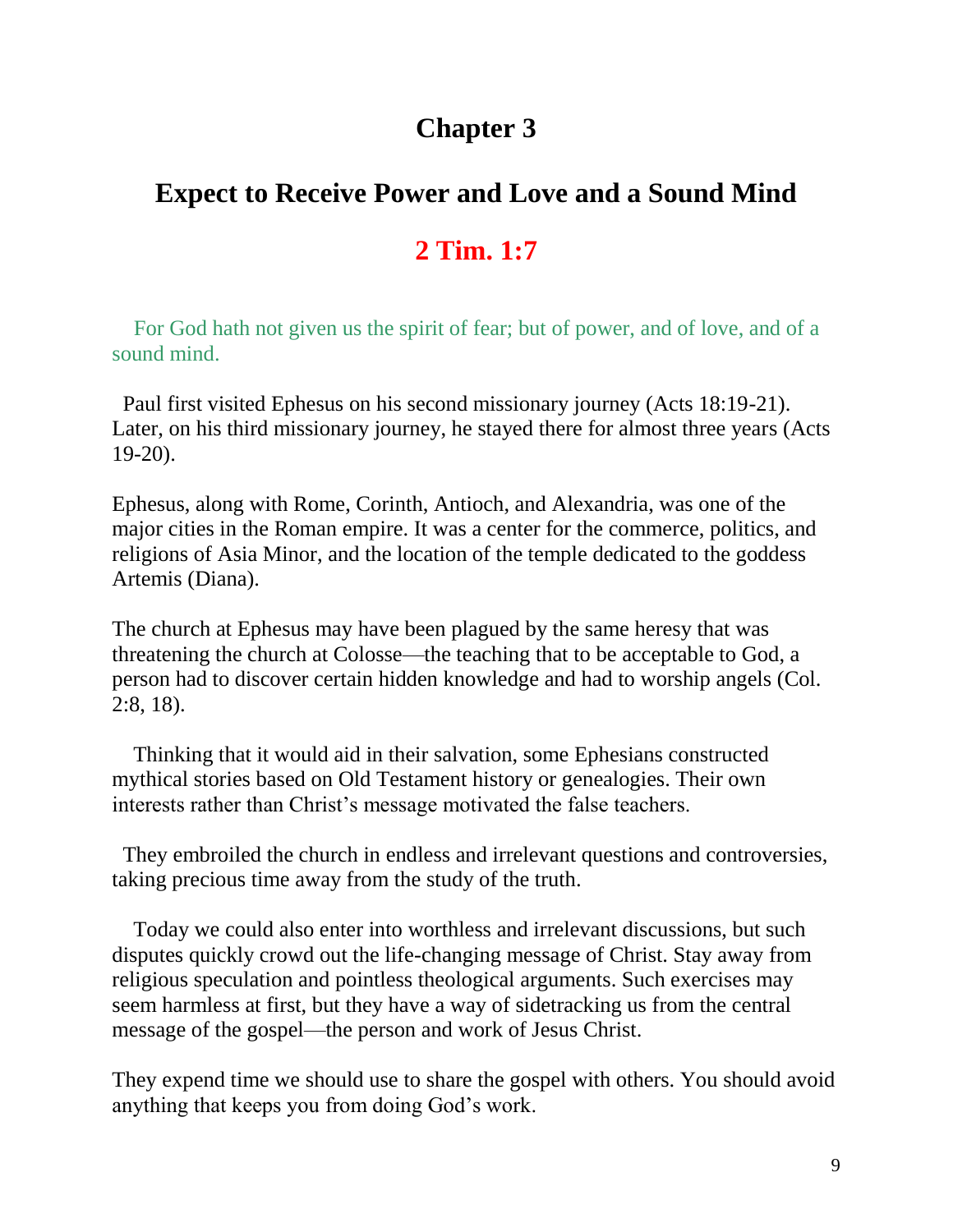There are many leaders and authorities today that demand allegiance, some of whom would even have us turn from Christ to follow them. When they seem to know the Bible, their influence can be dangerously subtle. How can you recognize false teaching?

- (1) It promotes controversies instead of helping people come to Jesus (1 Tim. 1:4).
- (2) Those often initiate it whose motivation is to make a name for themselves (1 Tim. 1:7).
- (3) It will be contrary to the true teaching of the Scriptures (1 Tim. 1:6-7; 1 Tim. 4:1-3).

To protect yourself from the deception of false teachers, you should learn what the Bible teaches and remain steadfast in your faith in Christ alone. He desires to give you power, love and a sound mind.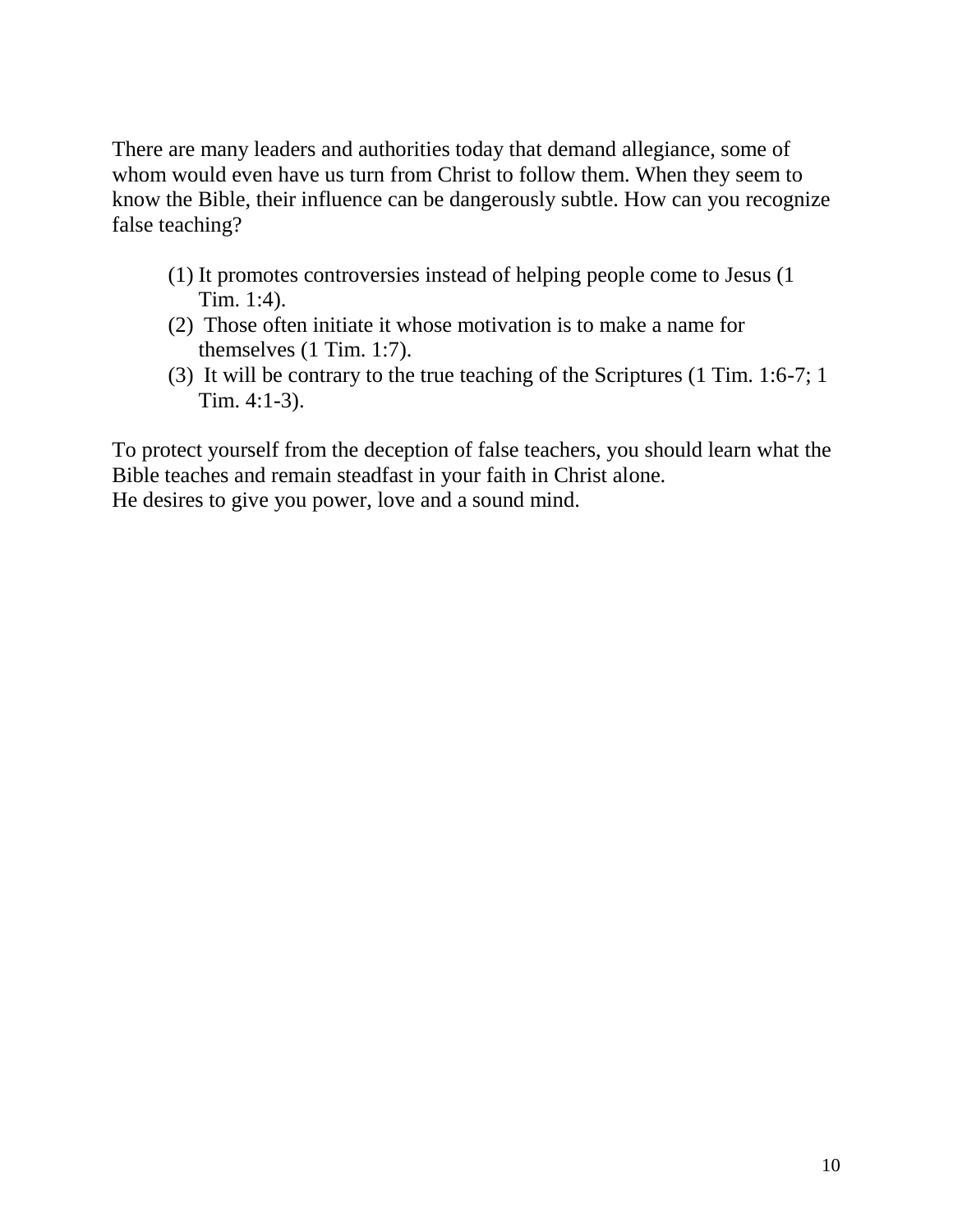### **Expect All Things to work together for those Who are called of God.**

#### Romans 8:28

 And we know that all things work together for good to them that love God, to them who are the called according to his purpose.

God works in "all things"—not just isolated incidents—for our good. This does not mean that all that happens to us is good. Evil is prevalent in our fallen world, but God is able to turn every circumstance around for our long-range good. Note that God is not working to make us happy, but to fulfill his purpose. Note also that this promise is not for everybody. Only those who love God and are called according to his purpose can claim it. Those who are "called" are those whom the Holy Spirit convinces and enables to receive Christ.

Such people have a new perspective, a new mind-set on life. They trust in God, not life's treasures; they look for their security in heaven, not on earth; they learn to accept, not resent, pain and persecution because God is with them.

God's ultimate goal for us is to make us like Christ (1 John 3:2). As we become more and more like him, we discover our true selves, the persons we were created to be. How can we be conformed to Christ's likeness? By reading and heeding the Word, by studying his life on earth through the Gospels, by being filled with his Spirit, and by doing his work in the world.

God chose certain people to receive his gift of salvation. They point to verses like Ephes. 1:11 that says we are "predestined according to the plan of him who works out everything in conformity with the purpose of his will." Others believe that God *foreknew* those who would respond to him and upon those he set his mark (predestined). What is clear is that God's *purpose* for people was not an afterthought; it was settled before the foundation of the world. People are to serve and honor God. If you have believed in Christ, you can rejoice in the fact that God has always known you. God's love is eternal. His wisdom and power are supreme. He will guide and protect you until you will one day stand in his presence.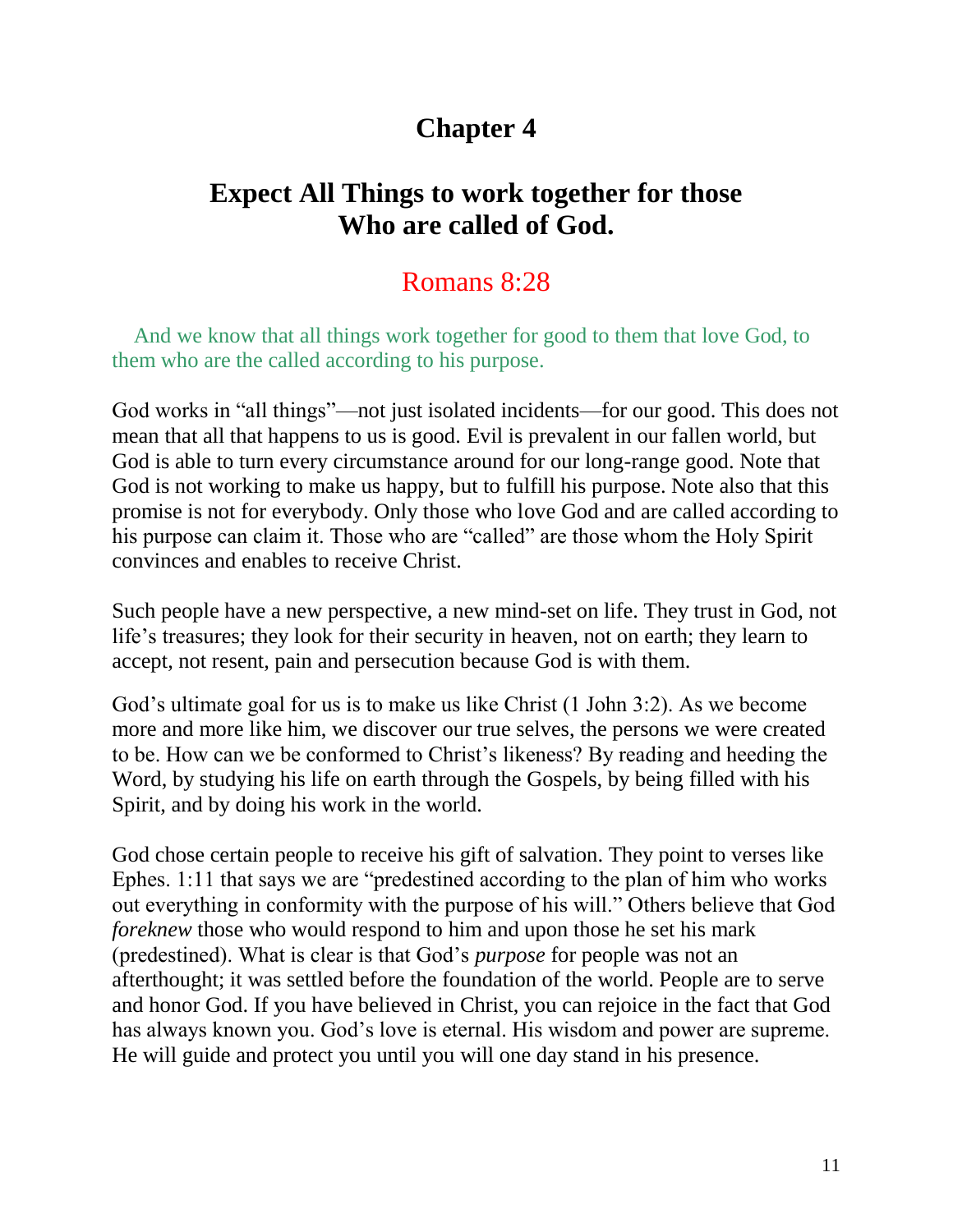### **Exalt Jesus among the Unbelievers And Expect a Blessing**

### Psalm 46:10

 Be still, and know that I am God: I will be exalted among the heathen; I will be exalted in the earth.

 War and destruction are inevitable, but so is God's final victory. At that time, all will stand quietly before the Lord Almighty. How proper, then, for us to be still now, reverently honoring him and his power and majesty. Take time each day to be still and to exalt God.

These Psalms are written as hymns of praise, celebrating deliverance from some great foe. Psalm 46 may have been written when the Assyrian army invaded the land and surrounded Jerusalem (2 Kings 18:13-19:37).

The fear of mountains or cities suddenly crumbling into the sea as the result of a nuclear blast haunts many people today. But the psalmist says that even if the world ends, we need not fear. In the face of utter destruction, the writer expressed a quiet confidence in God's ability to save him. It seems impossible to consider the end of the world without becoming consumed by fear, but the Bible is clear—God is our refuge even in the face of total destruction. He is not merely a temporary retreat; he is our eternal refuge and can provide strength in any circumstance.

Allow your songs of praise to exalt the name of Jesus.

The Lord Most High is awesome beyond words, but this didn't keep Bible writers from trying to describe him. And it shouldn't keep us from talking about him either. We can't describe God completely, but we can tell others what he has done for us. Don't let the indescribable aspects of God's greatness prevent you from telling others what you know about him.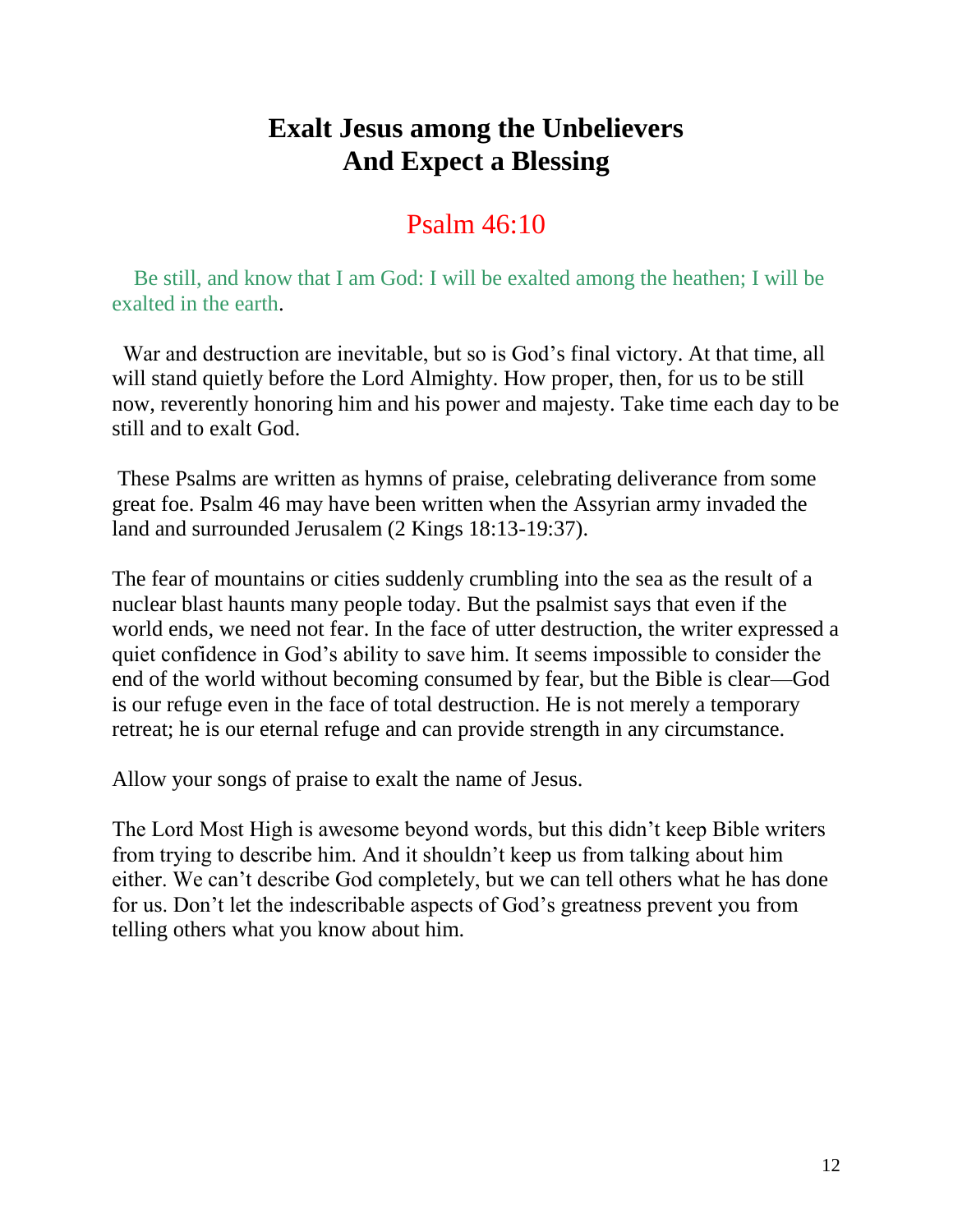### **Expect the Lord to be with you**

### **Joshua 1:9**

 Have not I commanded thee? Be strong and of a good courage; be not afraid, neither are thou dismayed: for the Lord thy God is with thee whithersoever thou goest.

Many people think that prosperity and success come from having power, influential personal contacts, and a relentless desire to get ahead. But the strategy for gaining prosperity that God taught Joshua goes against such criteria.

He said that to succeed Joshua must:

- (1) be strong and courageous because the task ahead would not be easy,
- (2) obey God's law, and
- (3) constantly read and study the Book of the Law—God's Word.

To be successful, follow God's words to Joshua. You may not succeed by the world's standards, but you will be a success in God's eyes—and his opinion lasts forever.

 During the previous year, the tribes of Reuben and Gad and the half-tribe of Manasseh had asked Moses if they could settle just east of the promised land. The area was excellent pastureland for their large flocks. Moses agreed to give them the land on one condition—which they help their fellow tribes enter and conquer the Promised Land. Only after the land was conquered could they return to their homes. Now it was time for these three tribes to live up to their agreement.

God was giving the people rest. This was wonderful news to these people who had been on the move for their entire lives.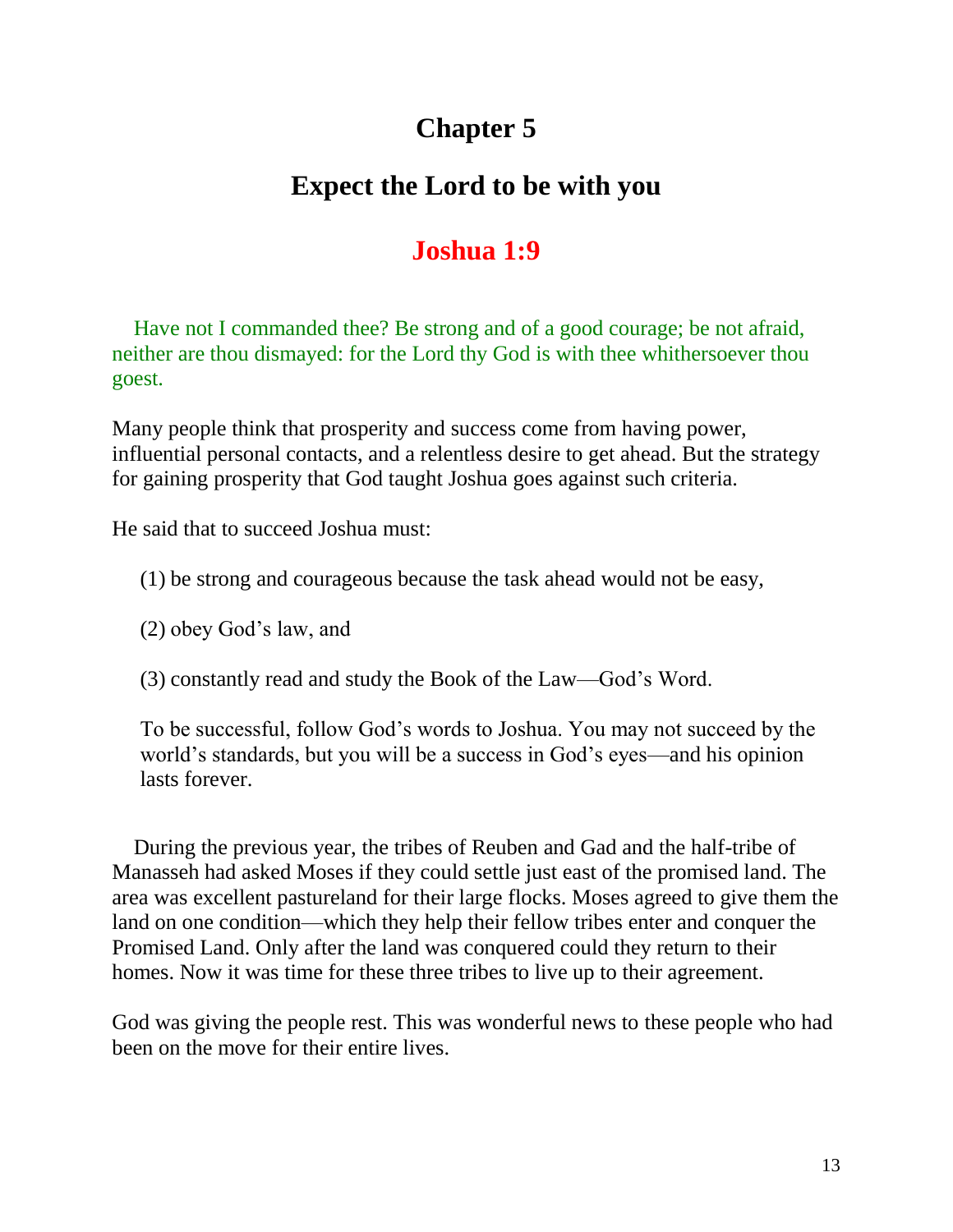#### **Expect Your Mind to be at Peace**

### **Isaiah 26:3**

 Thou will keep him in perfect peace, whose mind is stayed on thee: because he trusteth in thee.

We can never avoid strife in the world around us, but with God we can know perfect peace even in turmoil. When we are devoted to him, our whole attitude is steady and stable. Supported by God's unchanging love and mighty power, we are not shaken by the surrounding chaos (see Phil. 4:7). Do you want peace? Keep your thoughts on and your trust in God.

At times the "path of the righteous" doesn't seem smooth and it isn't easy to do God's will, but we are never alone when we face tough times. God is there to help us through difficulties, to comfort us, and to lead us. God does this by giving us a purpose (keeping our mind centered on him, Isaiah 26:3) and giving us provisions as we travel. God provides us with relationships of family, friends, and mentors. God gives us wisdom to make decisions and faith to trust him. Don't despair; stay on God's path.

Even wicked people receive God's benefits, but that doesn't teach them to do what is right. Sometimes God's judgment teaches us more than God's good gifts. If you have been enriched by God's goodness and grace, respond to him with your grateful devotion.

No matter how difficult times may be, we have hope when we keep our trust in him. Can you wait patiently for God to act?

Some people say there is no life after death. Others believe that there is, but it is not physical life. But Isaiah tells us that our bodies shall rise again. According to 1 Cor. 15:50-53, all the dead believers will arise with new imperishable bodies bodies like the one Jesus had when he was resurrected (see Phil. 3:21). Isaiah 26:19 is not the only Old Testament verse to speak about the resurrection; see also Job 19:26; Psalm 16:10; Daniel 12:2, 13.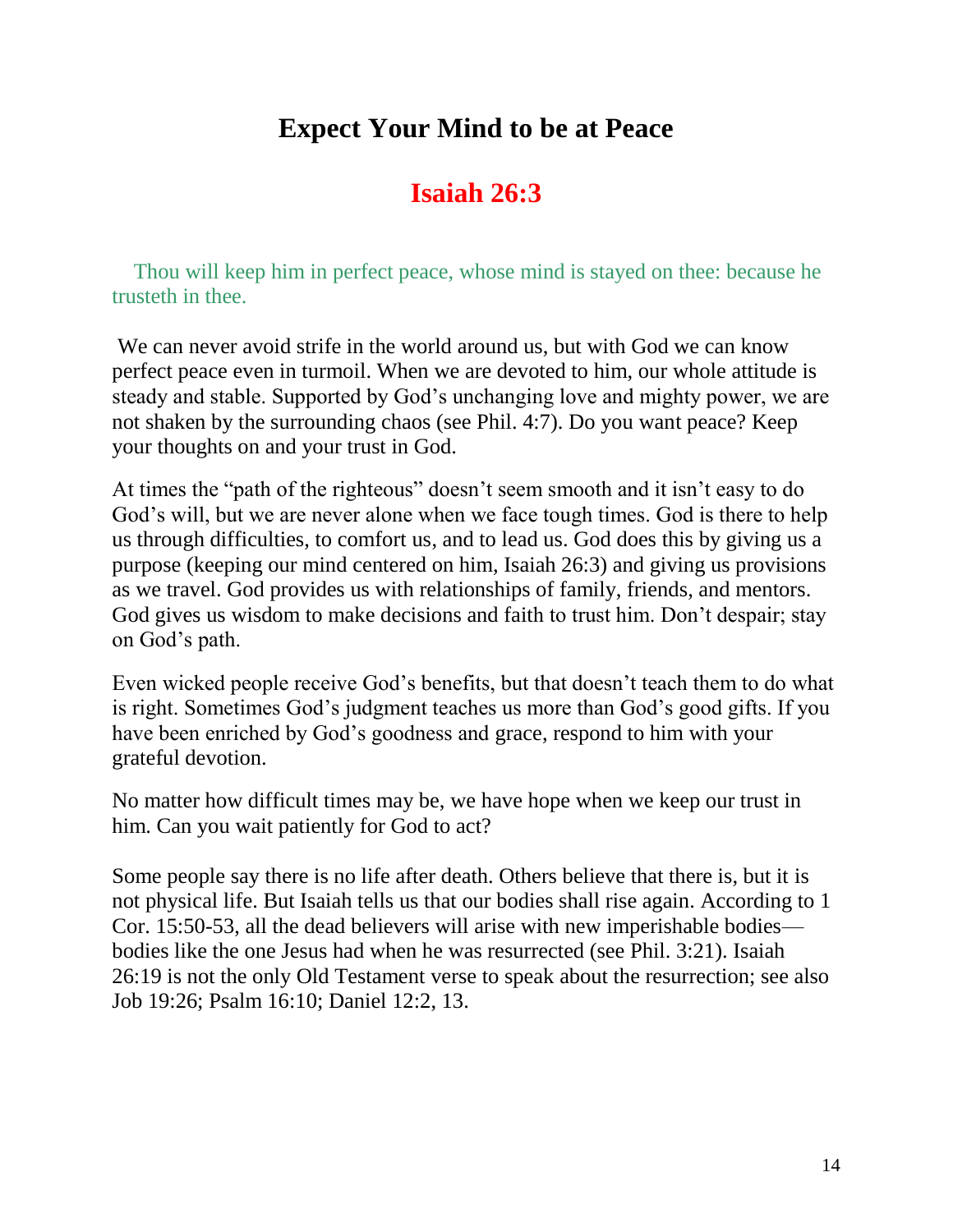#### **Expect to never be Separated from the Love of God**

#### **Romans 8:38-39**

 For I am persuaded, that neither death, nor life, nor angels, nor principalities, nor powers, nor things present, nor things to come, [39] Nor height, nor depth, nor any other creature, shall be able to separate us from the love of God, which is in Christ Jesus our Lord.

These words were written to a church that would soon undergo terrible persecution. In just a few years, Paul's hypothetical situations would turn into painful realities. This passage reaffirms God's profound love for his people. No matter what happens to us, no matter where we are, we can never be lost to his love. Suffering should not drive us away from God, but help us to identify with him further and allow his love to reach us and heal us.

These verses contain one of the most comforting promises in all Scripture. Believers have always had to face hardships in many forms: persecution, illness, and imprisonment, even death. These could cause them to fear that Christ has abandoned them. But Paul exclaims that it is *impossible* to be separated from Christ. His death for us is proof of his unconquerable love. Nothing can stop Christ's constant presence with us. God tells us how great his love is so that we will feel totally secure in him. If we believe these overwhelming assurances, we will not be afraid.

Powers are unseen forces of evil in the universe, forces like Satan and his fallen angels (see Ephes. 6:12). In Christ we are super-conquerors, and his love will protect us from any such forces.

Paul says that Jesus is interceding for us in heaven. God has acquitted us and has removed our sin and guilt, so it is Satan, not God, who accuses us. When he does, Jesus, the advocate for our defense, stands at God's right hand to present our case.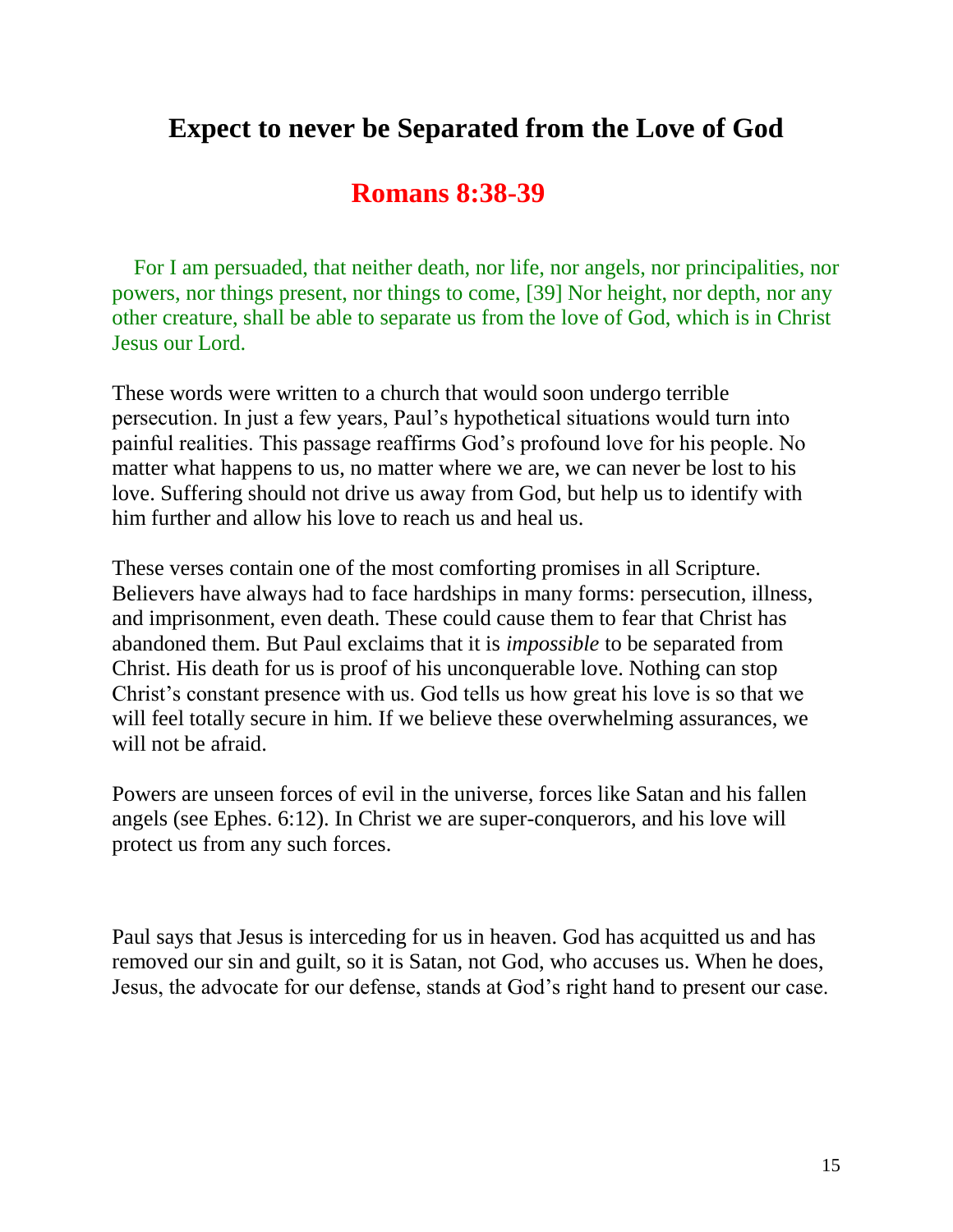### **Expect God to Continue a Good Work in You**

# **Philip. 1:6**

 Being confident of this very thing, that he which hath begun a good work in you will perform it until the day of Jesus Christ:

The God who began a good work in us continues it throughout our lifetime and will finish it when we meet him face to face. God's work *for* us began when Christ died on the cross in our place. His work *in* us began when we first believed. Now the Holy Spirit lives in us, enabling us to be more like Christ every day. Paul is describing the process of Christian growth and maturity that began when we accepted Jesus and continues until Christ returns.

When God starts a project, he completes it! As with the Philippians, God will help you grow in grace until he has completed his work in your life. When you are discouraged, remember that God won't give up on you. He promises to finish the work he has begun. When you feel incomplete, unfinished, or distressed by your shortcomings, remember God's promise and provision. Don't let your present condition rob you of the joy of knowing Christ or keep you from growing closer to him.

Paul speaks of his Roman imprisonment. Wherever Paul was, even in prison, he faithfully preached the Good News. Remember Paul's inspiring example when hindrances, small or large, slow down your work for God.

Paul had such a longing to see the Christians at Philippi. His love and affection for them was based not merely on past experiences, but also on the unity that comes when believers draw upon Christ's love. All Christians are part of God's family and thus share equally in the transforming power of his love. Do you feel a deep love for fellow Christians, friends and strangers alike? Let Christ's love motivate you to love other Christians and to express that love in your actions toward them.

### **Expect to Walk humbly with your God**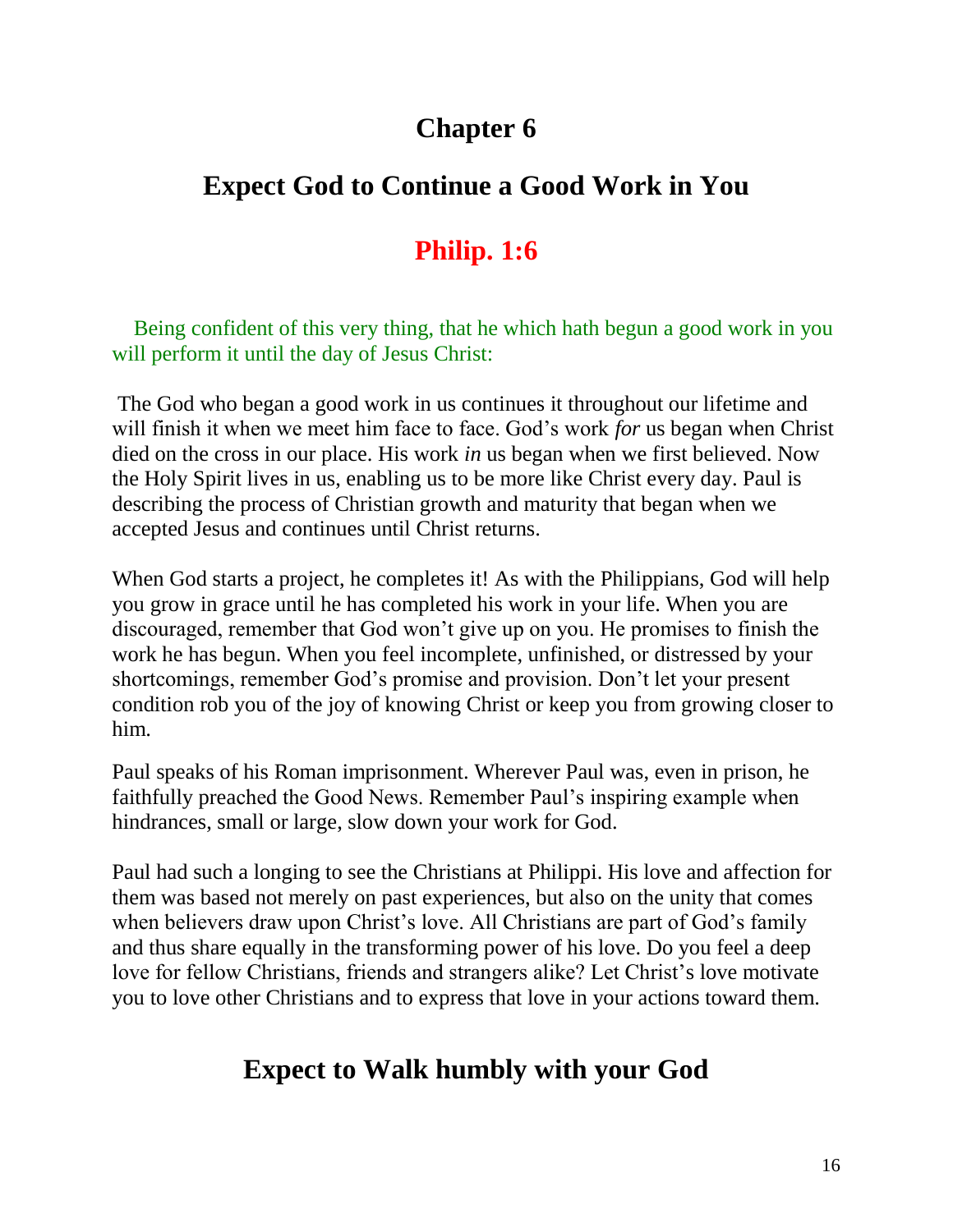### **Micah 6:8**

 He hath shewed thee, O man, what is good; and what doth the Lord require of thee, but to do justly, and to love mercy, and to walk humbly with thy God?

People have tried all kinds of ways to please God (Micah 6:6-7), but God has made his wishes clear: he wants his people to be just, merciful, and to walk humbly with him. In your efforts to please God, examine these areas on a regular basis. Are you fair in your dealings with people? Do you show mercy to those who wrong you? Are you learning humility?

The story of Balak and Balaam is found in Numbers 22-24. Shittim was the Israelites' campsite east of the Jordan River just before they entered the promised land (Joshua 2:1). There the people received many of God's instructions about how to live. Gilgal, their first campsite after crossing the Jordan (Joshua 4:19), was where the people renewed their covenant with God (Joshua 5:3-9). These two places represent God's loving care for his people: his willingness both to protect them and to warn them about potential troubles. In Micah's day, the people had forgotten this covenant and its benefits and had turned away from God.

God continued to be kind to his forgetful people, but their short memory and lack of thankfulness condemned them. When people refuse to see how fortunate they are and begin to take God's gifts for granted, they become self-centered. Regularly remember God's goodness and thank him. Remembering God's past protection will help you see his present provision.

Micah could not find an upright person anywhere in the land. Even today, uprightness (honesty, integrity) is difficult to find. Society rationalizes sin, and even Christians sometimes compromise Christian principles in order to do what they want. It is easy to convince ourselves that we deserve a few breaks, especially when "everyone else" is doing it. But the standards for honesty come from God, not society. We are honest because God is truth, and we are to be like him

### **Expects the Lord to Redeem you And Call You by Name.**

# Isaiah 43:1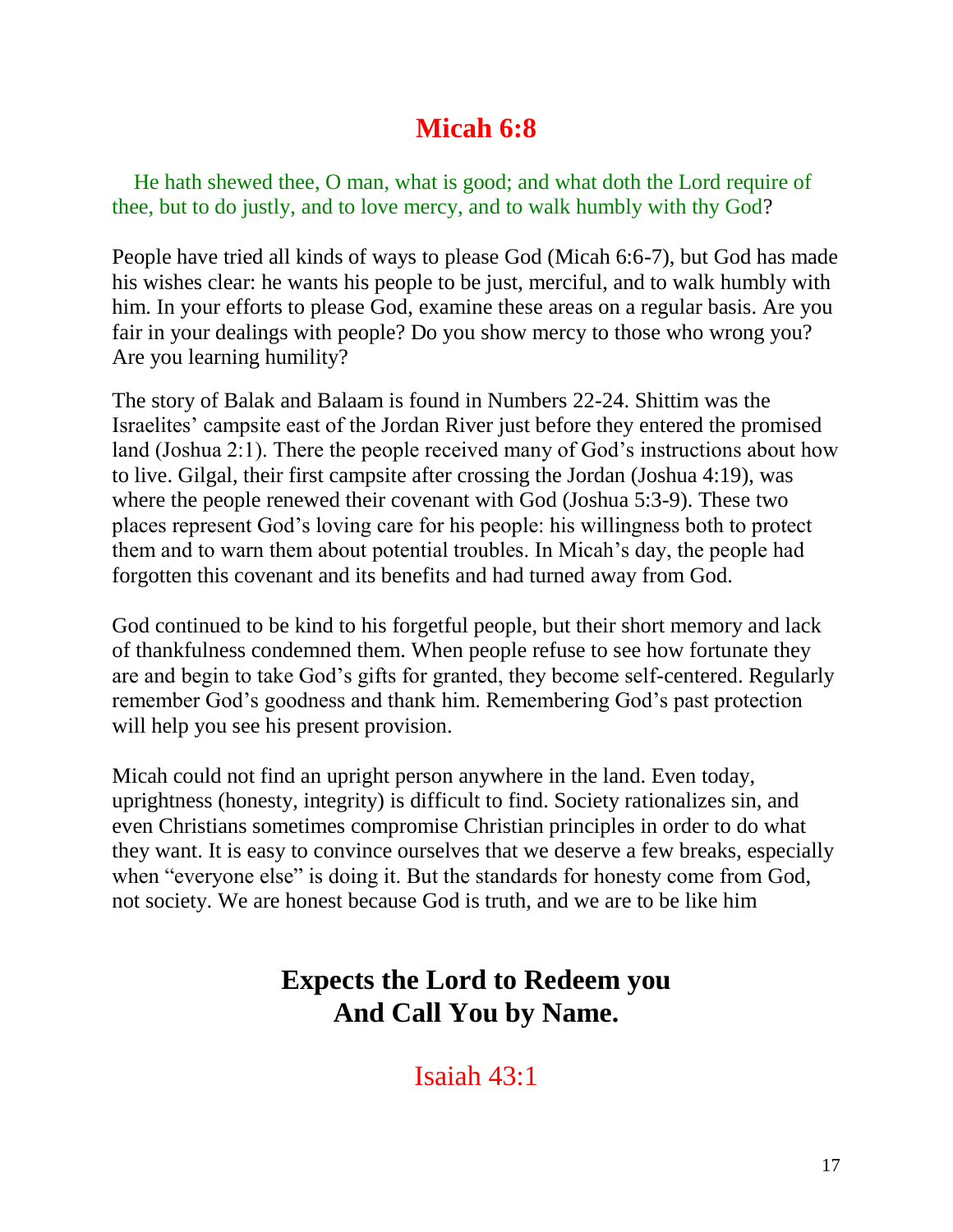#### But now thus saith the Lord that created thee, O Jacob, and he that formed thee, O Israel, Fear not: for I have redeemed thee, I have called thee by thy name; thou art mine.

God says that despite the people's spiritual failure, he will show them mercy, bring them back from captivity, and restore them. He would give them an outpouring of love, not wrath. Then the world would know that God alone had done this.

God created Israel and made it special to him. God redeemed Israel and summoned them by name to be those who belong to him. God protected Israel in times of trouble. We are important to God, and he also summons us by name and gives us his name (Isaiah 43:7)! When we bear God's wonderful name, we must never do anything that would bring shame to it.

Going through rivers of difficulty will either cause you to drown or force you to grow stronger. If you go in your own strength, you are more likely to drown. If you invite the Lord to go with you, he will protect you.

God gave other nations to Persia in exchange for returning the Jews to their homeland. Egypt, Cush, and parts of Arabia (Seba) had attacked Persia, and the Persians defeated them.

Israel's task was to be a witness (Isaiah 44:8), telling the world who God is and what he has done. Believers today share the responsibility of being God's witnesses. Do people know what God is like through your words and example? They cannot see God directly, but they can see him reflected in you.

The Israelites had been as slaves in Egypt before the exodus. They would cry to God, and again he would hear and deliver them. A new exodus would take place through a new desert. The past miracles were nothing compared to what God would do for his people in the future.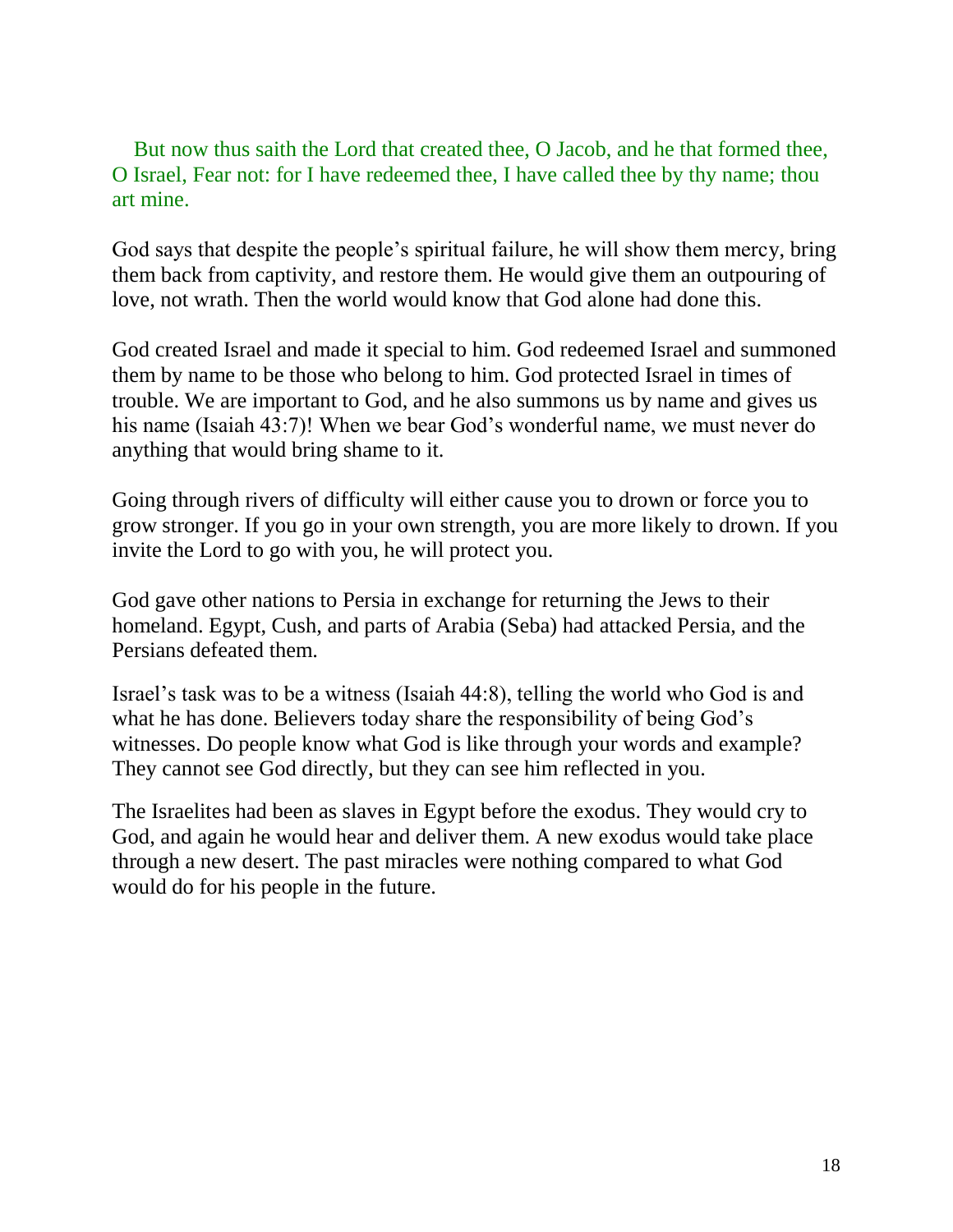### **Expect to Receive a Mansion in Heaven**

### **John 14:2**

 In my Father's house are many mansions: if it were not so, I would have told you. I go to prepare a place for you.

 Jesus' words show that the way to eternal life, though unseen, is secure—as secure as your trust in Jesus. He has already prepared the way to eternal life. The only issue that may still be unsettled is your willingness to believe.

There are few verses in Scripture that describe eternal life, but these few verses are rich with promises. Here Jesus says, "I am going there to prepare a place for you," and "I will come back." We can look forward to eternal life because Jesus has promised it to all who believe in him. Although the details of eternity are unknown, we need not fear because Jesus is preparing for us and will spend eternity with us.

This is one of the most basic and important passages in Scripture. How can we know the way to God is Only through Jesus. Jesus is the way because he is both God and man. By uniting our lives with his, we are united with God. Trust Jesus to take you to the Father, and all the benefits of being God's child will be yours.

Jesus says he is the *only* way to God the Father. Some people may argue that this way is too narrow. In reality, it is wide enough for the whole world, if the world chooses to accept it. Instead of worrying about how limited it sounds to have only one way, we should be saying, "Thank you, God, for providing a sure way to get to you!"

As the *way,* Jesus is our path to the Father. As the *truth,* he is the reality of all God's promises. As the *life,* he joins his divine life to ours, both now and eternally.

 Jesus is the visible, tangible image of the invisible God. He is the complete revelation of what God is like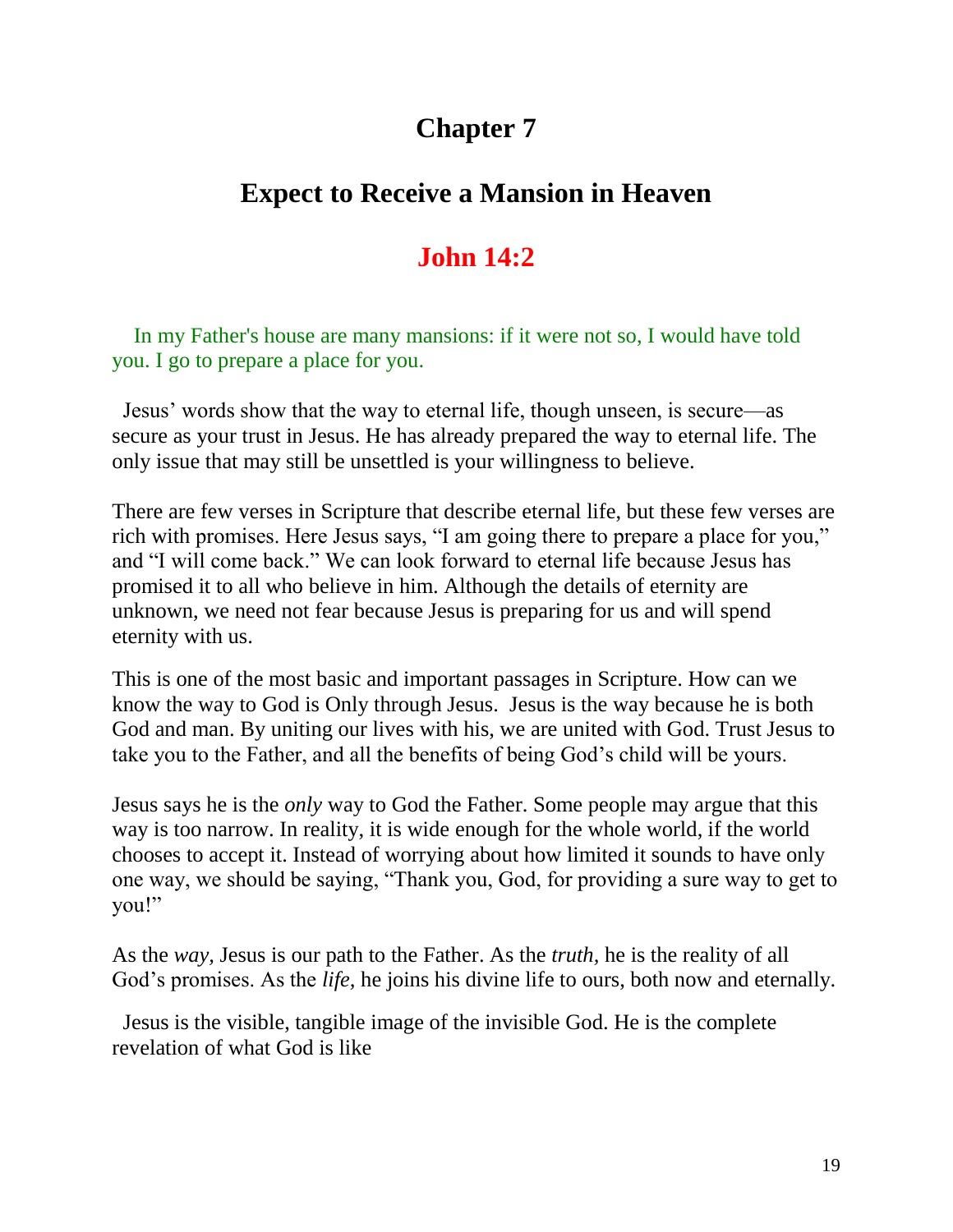### **Expect the Compassion of Jesus to Never Fail**

### **Lamentations 3:22**

 It is of the Lord's mercies that we are not consumed, because his compassions fail not.

Jeremiah saw one ray of hope in all the sin and sorrow surrounding him: "Because of the LORD's great love we are not consumed, for his compassions never fail." God willingly responds with help when we ask. Perhaps there is some sin in your life that you thought God would not forgive. God's steadfast love and mercy are greater than any sin, and he promises forgiveness.

To "bear the yoke" means to willingly come under God's discipline and learn what he wants to teach. This involves several important factors: (1) silent reflection on what God wants, (2) repentant humility, (3) self-control in the face of adversity, and (4) confident patience, depending on the divine Teacher to bring about loving lessons in our lives. God has several long-term and short-term lessons for you right now. Are you doing your homework?

To "offer his cheek to one who would strike him" means to submit to physical abuse without defending yourself or fighting back. Jesus taught his followers to turn the other cheek (Matthew 5:39), and he exemplified this at the highest level just before his crucifixion (Matthew 27:27-31; Luke 22:64; John 18:22; John 19:3).

Parents discipline children to produce right behavior. God disciplined Judah to produce right living and genuine worship. We must not complain about discipline but learn from it, trusting God and being willing to change. We must allow God's correction to bring about the kind of behavior in our lives that pleases him.

At one point in his ministry, Jeremiah was thrown into an empty cistern, and he was left to die in the mire at the bottom (Jeremiah 38:6-13). But God rescued him. Jeremiah used this experience as a picture of the nation sinking into sin. If they turned to God, he would rescue them.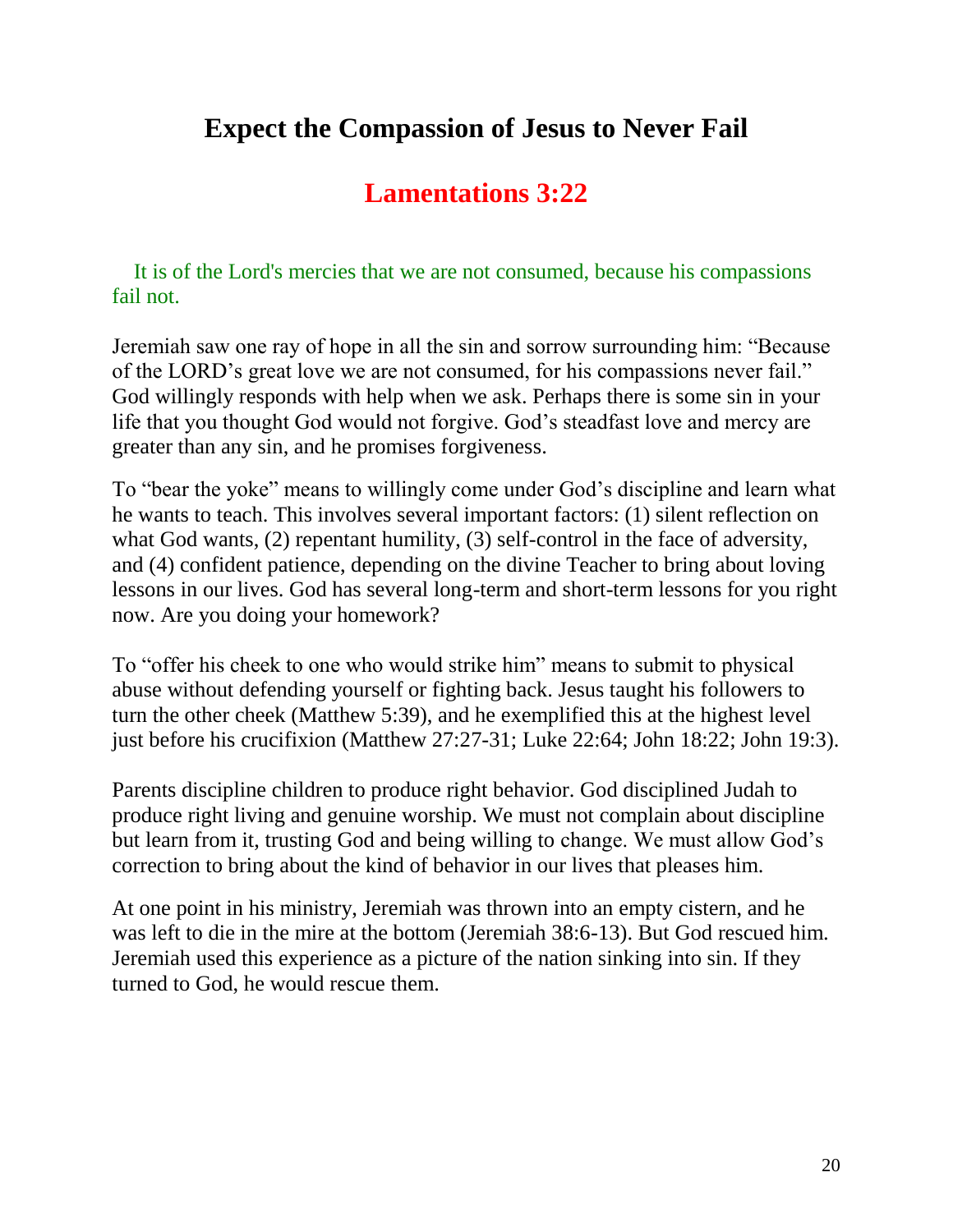### **Expect the Lord to Rejoice over you with Joy**

## **Zeph. 3:17**

 The Lord thy God in the midst of thee is mighty; he will save, he will rejoice over thee with joy; he will rest in his love, he will joy over thee with singing.

The Lord himself will remove his hand of judgment, disperse Israel's enemies, and come to live among his people. He will give them gladness. We sin when we pursue happiness by cutting ourselves off from fellowship with God—the only person who can make us truly happy. Zephaniah points out that gladness results when we allow God to be with us. We do that by faithfully following him and obeying his commands. Then God rejoices over us with singing. If you want to be happy, draw close to the source of happiness by obeying God.

The message of doom in the beginning of the book becomes a message of hope by the end. There will be a new day when God will bless his people. If the leaders in the church today were to hear a message from a prophet of God, the message would probably resemble the book of Zephaniah. Under Josiah's religious reforms, the people did return to God *outwardly,* but their hearts were far from him. Zephaniah encouraged the nation to gather together and pray for salvation. We must also ask ourselves: Is our reform merely an outward show, or is it changing our hearts and lives? We need to gather together and pray, to walk humbly with God, to do what is right, and to hear the message of hope regarding the new world to come.

God will remove the proud people and leave the meek and humble. God is opposed to the proud and haughty of every generation. But those who are meek and humble, both physically and spiritually, will be rewarded because they trust in God. Selfreliance and arrogance have no place among God's people or in his kingdom.

All Jews, no matter how far they have been scattered, will return to worship God.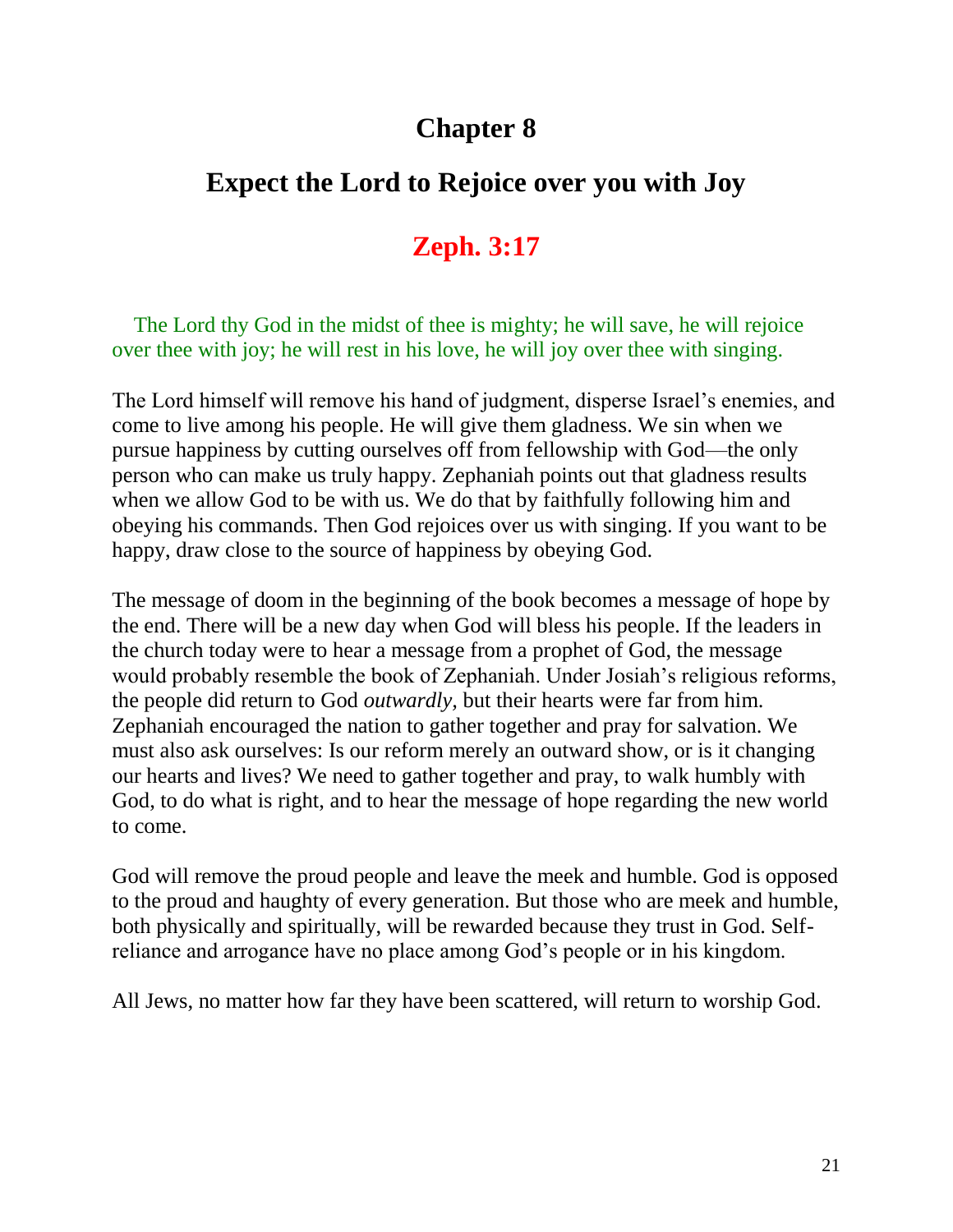### **Through Prayer and Supplications, Expect your prayers to be answered**

### **Philip. 4:6**

 Be careful for nothing; but in every thing by prayer and supplication with thanksgiving let your requests be made known unto God.

Imagine never being "anxious about anything"! It seems like an impossibility—we all have worries on the job, in our homes, at school. But Paul's advice is to turn our worries into prayers. Do you want to worry less? Then pray more! Whenever you start to worry, stop and pray.

God's peace is different from the world's peace (see John 14:27). True peace is not found in positive thinking, in absence of conflict, or in good feelings. It comes from knowing that God is in control. Our citizenship in Christ's kingdom is sure, our destiny is set, and we can have victory over sin. Let God's peace guard your heart against anxiety.

What we put into our minds determines what comes out in our words and actions. Paul tells us to program our minds with thoughts that are true, noble, right, pure, lovely, admirable, excellent, and praiseworthy. Do you have problems with impure thoughts and daydreams? Examine what you are putting into your mind through television, books, conversations, movies, and magazines. Replace harmful input with wholesome material. Above all, read God's Word and pray. Ask God to help you focus your mind on what is good and pure. It takes practice, but it can be done.

It's not enough to hear or read the Word of God, or even to know it well. We must also put it into practice. How easy it is to listen to a sermon and forget what the preacher said. How easy it is to read the Bible and not think about how to live differently. How easy it is to debate what a passage means and not live out that meaning. Exposure to God's Word is not enough. It must lead to obedience.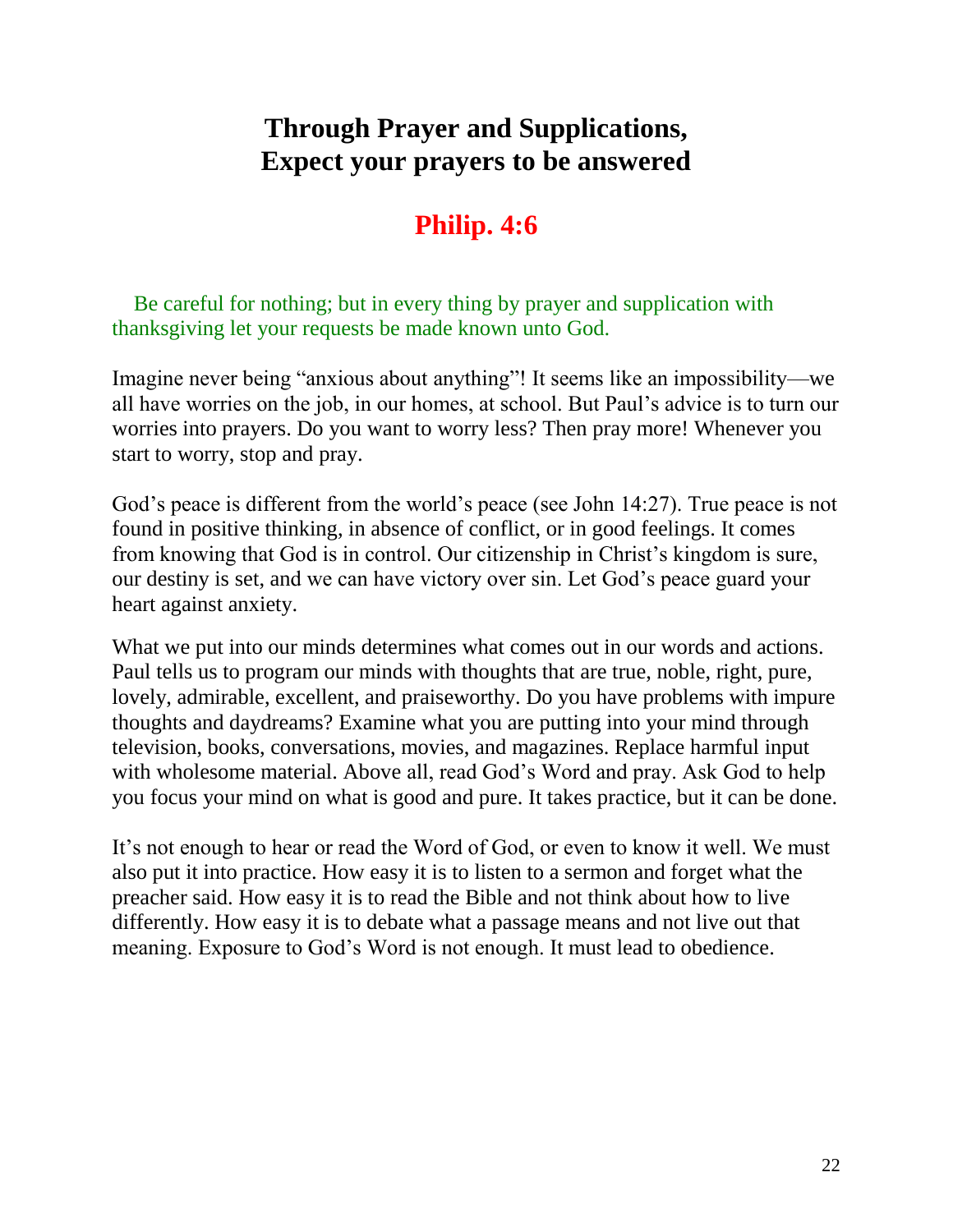### **Expect the Lord to Strengthen and uphold you**

#### **Isaiah 41:10**

 Fear thou not; for I am with thee: be not dismayed; for I am thy God: I will strengthen thee; yea, I will help thee; yea, I will uphold thee with the right hand of my righteousness.

God chose Israel through Abraham because he wanted to, not because the people deserved it (Deut. 7:6-8; Deut. 9:4-6). Although God chose the Israelites to represent him to the world, they failed to do this; so God punished them and sent them into captivity. Now all believers are God's chosen people, and all share the responsibility of representing him to the world. One day God will bring all his faithful people together. We need not fear because (1) God is with us ("I am with you"), (2) God has established a relationship with us ("I am your God"), and (3) God gives us assurance of his strength, help, and victory over sin and death. Have you realized all the ways God has helped you?

Israel was surrounded by many nations whose gods supposedly had special powers, such as raising crops and providing victories in war. These gods, however, failed to deliver. A god with limited or no power at all is not really a god. When we are tempted to put our trust in something other than the living God—money, career, family, or even military power—we should stop and ask some serious questions. Will it come through? Will it unfailingly provide what I am looking for? God delivers. When he makes a promise, he keeps it. He is the only completely trustworthy God.

Each generation gets caught up in its own problems, but God's plan embraces all generations. When your great-grandparents lived, God worked personally in the lives of his people. When your great-grandchildren live, God will still work personally in the lives of his people. He is the only one who sees 100 years from now as clearly as 100 years ago. When you are concerned about the future, talk with God, who knows the generations of the future as well as he knows the generations of the past.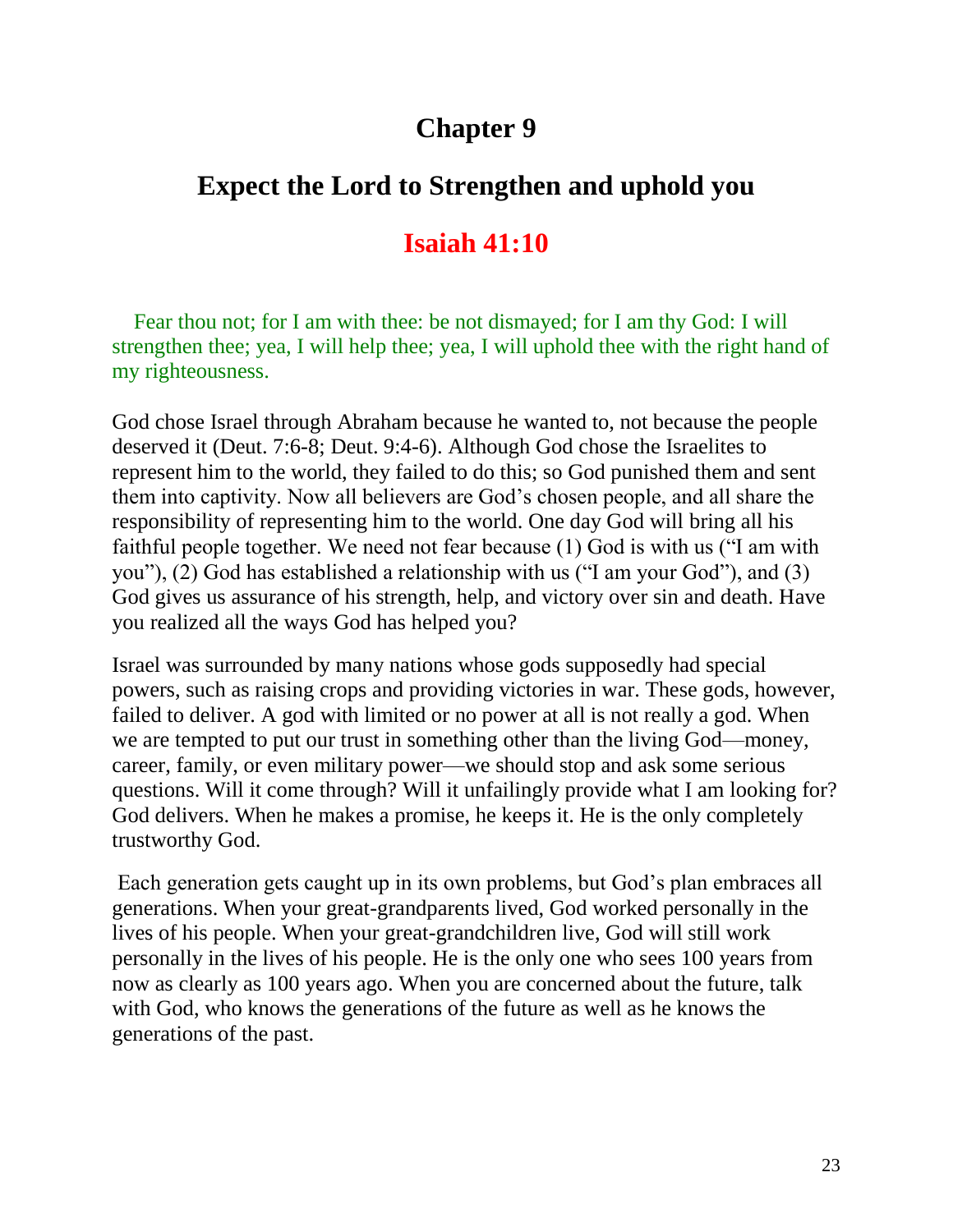#### **Expect to Run and not be Weary**

#### **Isaiah 40:31**

 But they that wait upon the Lord shall renew their strength; they shall mount up with wings as eagles; they shall run, and not be weary; and they shall walk, and not faint.

Isaiah describes God's power to create, his provision to sustain, and his presence to help. God is almighty and all-powerful; but even so, he cares for each of us personally. No person or thing can be compared to God (Isaiah 40:25). We describe God as best we can with our limited knowledge and language, but we only limit our understanding of him and his power when we compare him to what we experience on earth. What is your concept of God, especially as revealed in his Son, Jesus Christ? Don't limit his work in your life by underestimating him.

Even the strongest people get tired at times, but God's power and strength never diminish. He is never too tired or too busy to help and listen. His strength is our source of strength. When you feel all of life crushing you and cannot go another step, remember that you can call upon God to renew your strength.

Hoping in the Lord is expecting that his promise of strength will help us to rise above life's distractions and difficulties. It also means trusting in God. Trusting helps us to be prepared when he speaks to us. Then we will be patient when he asks us to wait and expect him to fulfill the promises found in his Word.

God is often pictured as a shepherd, gently caring for and guiding his flock. He is powerful (Isaiah 40:10), yet careful and gentle. He is called a shepherd (Psalm 23); the good shepherd (John 10:11, 14); the great Shepherd (Hebrews 13:20); and the Chief Shepherd (1 Peter 5:4). Note that the shepherd is caring for the most defenseless members of his society: children and those caring for them., but rather the one that **relies on God's caring strength.**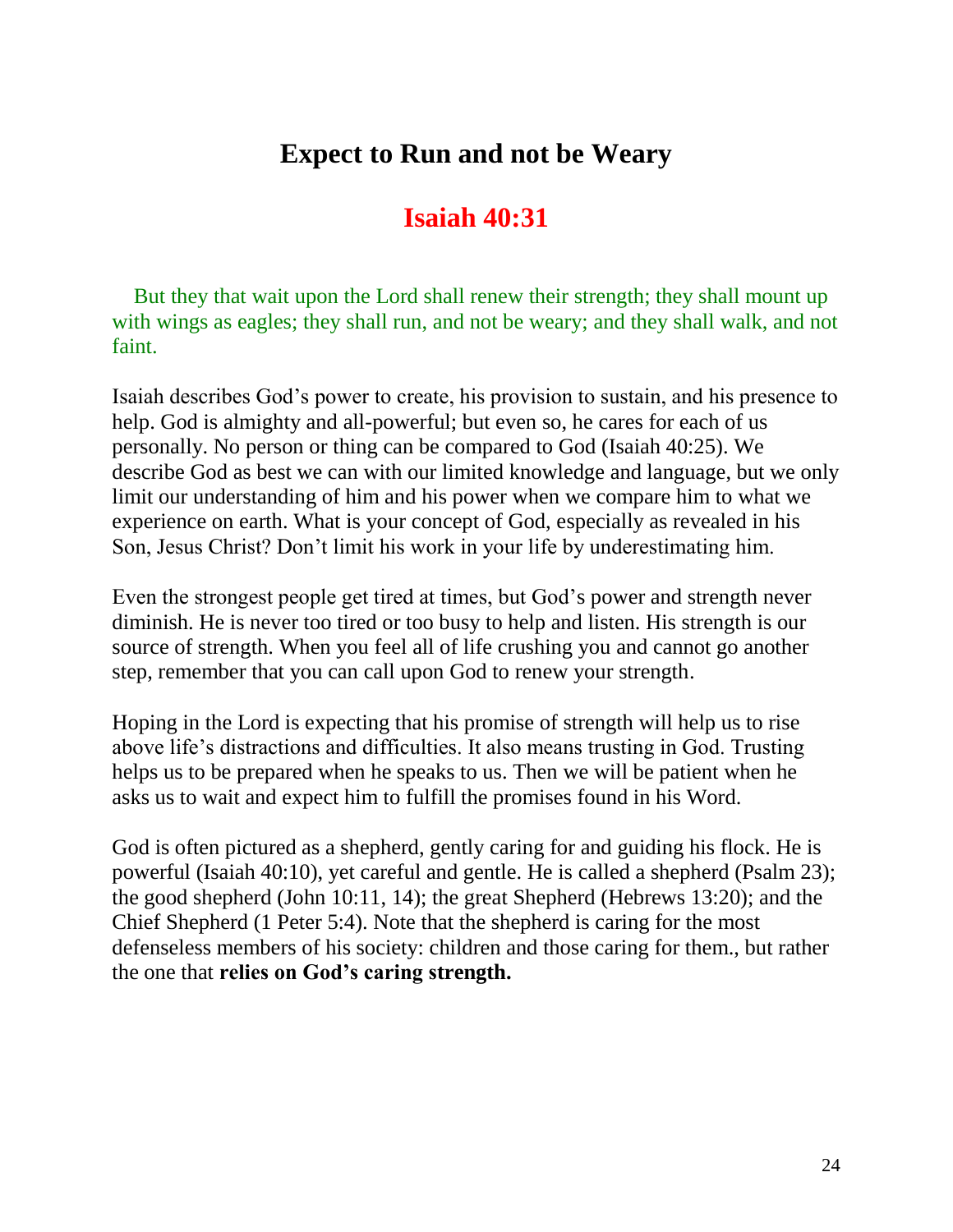#### **Expect to think only on those things that are Pleasing to God**

#### **Philip. 4:8**

 Finally, brethren, whatsoever things are true, whatsoever things are honest, whatsoever things are just, whatsoever things are pure, whatsoever things are lovely, whatsoever things are of good report; if there be any virtue, and if there be any praise, think on these things.

What we put into our minds determines what comes out in our words and actions. Paul tells us to program our minds with thoughts that are true, noble, right, pure, lovely, admirable, excellent, and praiseworthy. Do you have problems with impure thoughts and daydreams? Examine what you are putting into your mind through television, books, conversations, movies, and magazines. Replace harmful input with wholesome material. Above all, read God's Word and pray. Ask God to help you focus your mind on what is good and pure. It takes practice, but it can be done.

We can trust that God will always meet our needs. Whatever we need on earth he will always supply, even if it is the courage to face death as Paul did. Whatever we need in heaven he will supply. We must remember, however, the difference between our wants and our needs. Most people want to feel good and avoid discomfort or pain. We may not get all that we want. By trusting in Christ, our attitudes and appetites can change from wanting everything to accepting his provision and power to live for him.

There were many Christians in Rome; some were even in Caesar's household. Perhaps Paul, while awaiting trial, was making converts of the Roman civil service! Paul sent greetings from these Roman Christians to the believers at Philippi. The gospel had spread to all strata of society, linking people who had no other bond but Christ. The Roman Christians and the Philippian Christians were brothers and sisters because of their unity in Christ.

### **Expect to Rejoice for Evermore**